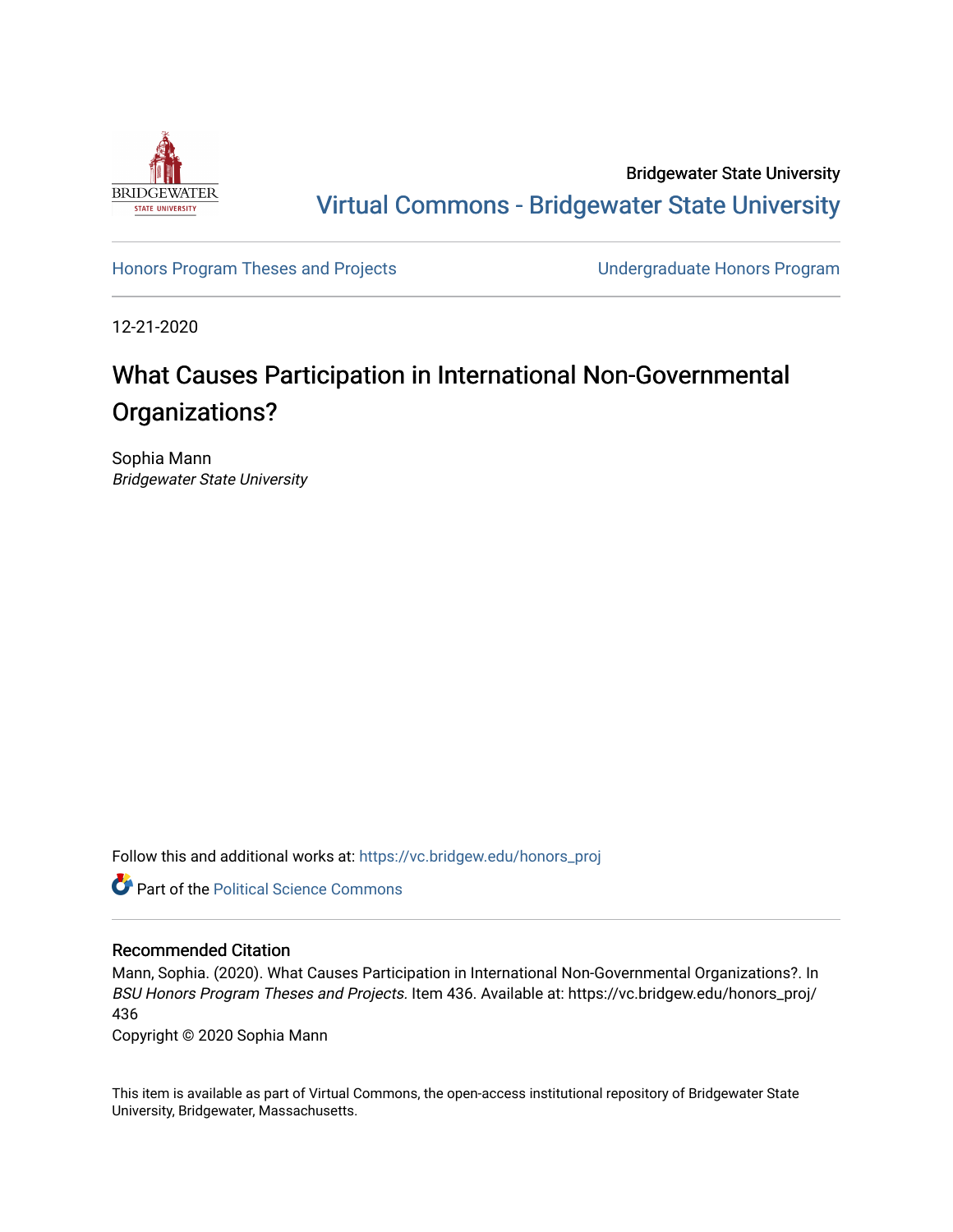What Causes Participation in International Non-Governmental Organizations?

Sophia Mann

# Submitted in Partial Completion of the Requirements for Departmental Honors in Political Science

Bridgewater State University

December 21, 2020

Dr. Rachel Navarre, Thesis Advisor

Dr. Jordan Barkalow, Committee Member

Dr. Inkyoung Kim, Committee Member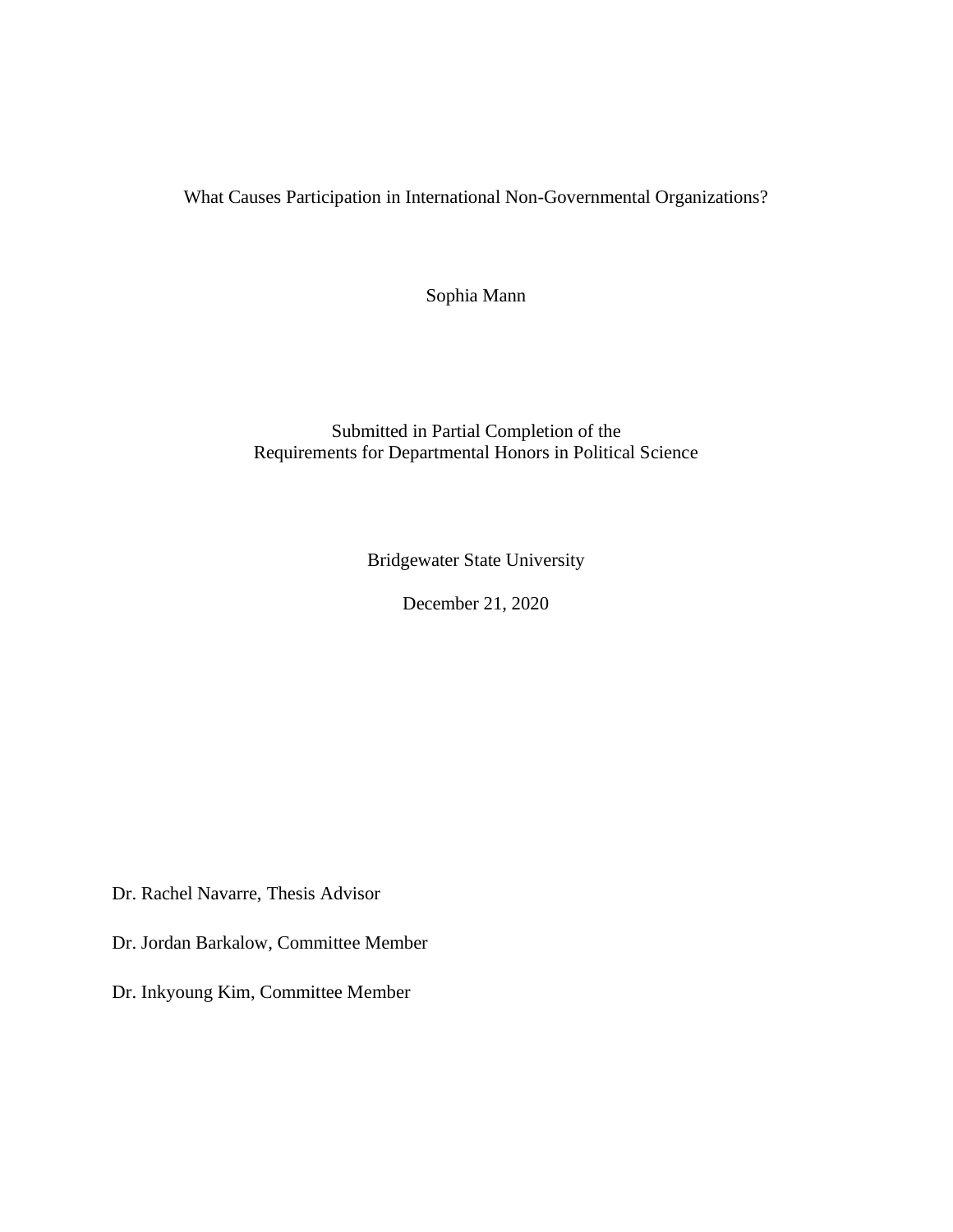# **Table of Contents**

| 1.2 : Literature Review : Participation in Human Rights International non-profit |  |
|----------------------------------------------------------------------------------|--|
|                                                                                  |  |
|                                                                                  |  |
|                                                                                  |  |
|                                                                                  |  |
|                                                                                  |  |
|                                                                                  |  |
|                                                                                  |  |
|                                                                                  |  |
|                                                                                  |  |
|                                                                                  |  |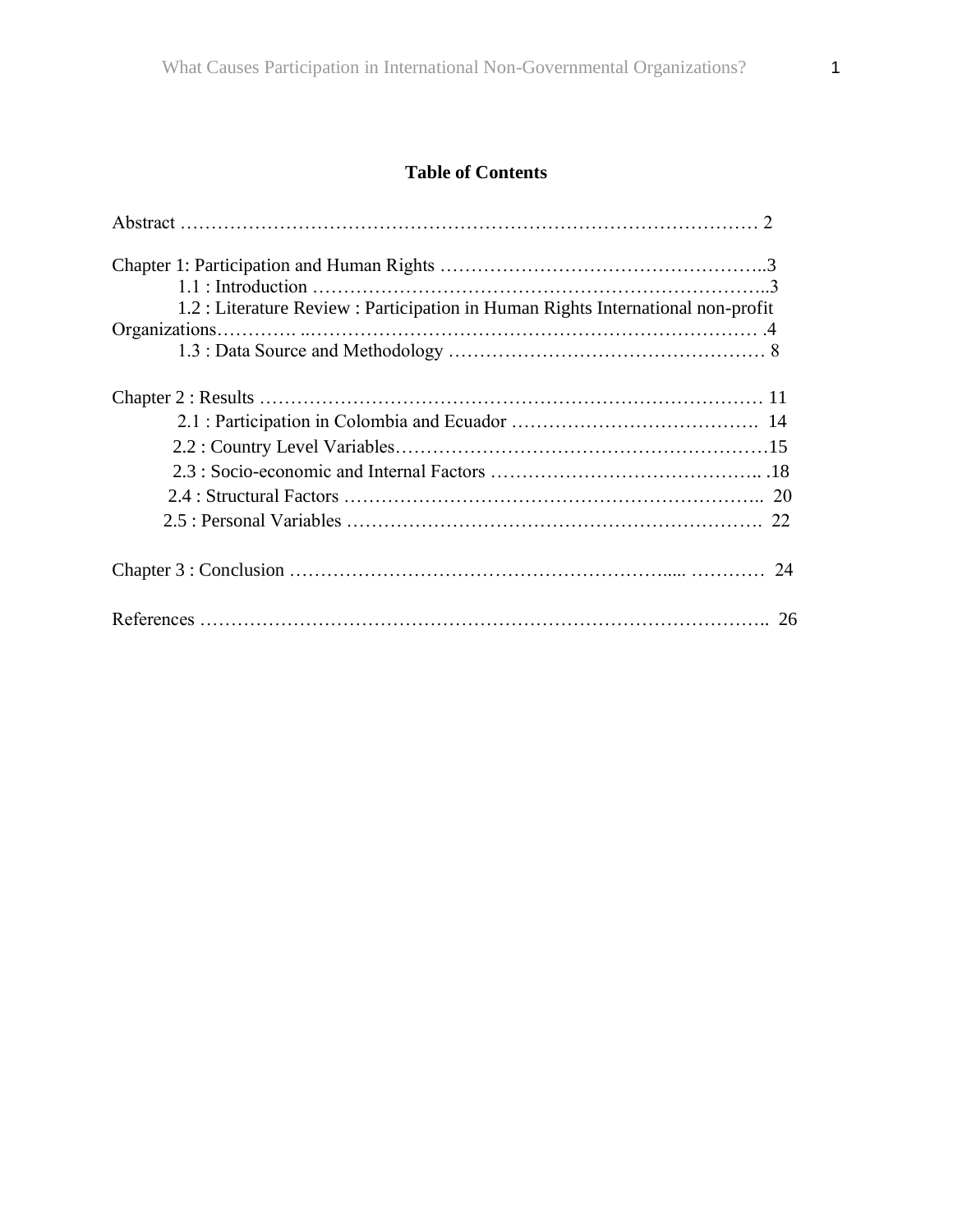# **Abstract**

Participation in non-governmental organizations allows individuals to volunteer their time in the name of service. Public participation in non-governmental organizations can be garnered from all corners of the globe and regions of the world for various indirect reasons. There is a focus in this study on humanitarian and human right organizations. This study goes to disprove the perception that people do not participate in non-profits. People are participating and this study sets out to find why people are participating. Employing a case study methodology, this study uses the examples of Colombia and Ecuador to assess the questions of why people participate in nongovernmental organizations.. An analysis was conducted and multiple variables were compared between the two states in order to gain an understanding on why individuals participate in nongovernmental organizations. Overall, I found that people are participating in non-governmental organizations and that there are high percentages in many states. There is evidence indicating that the variables predicting participation in Colombia are different from those predicting participation in Ecuador.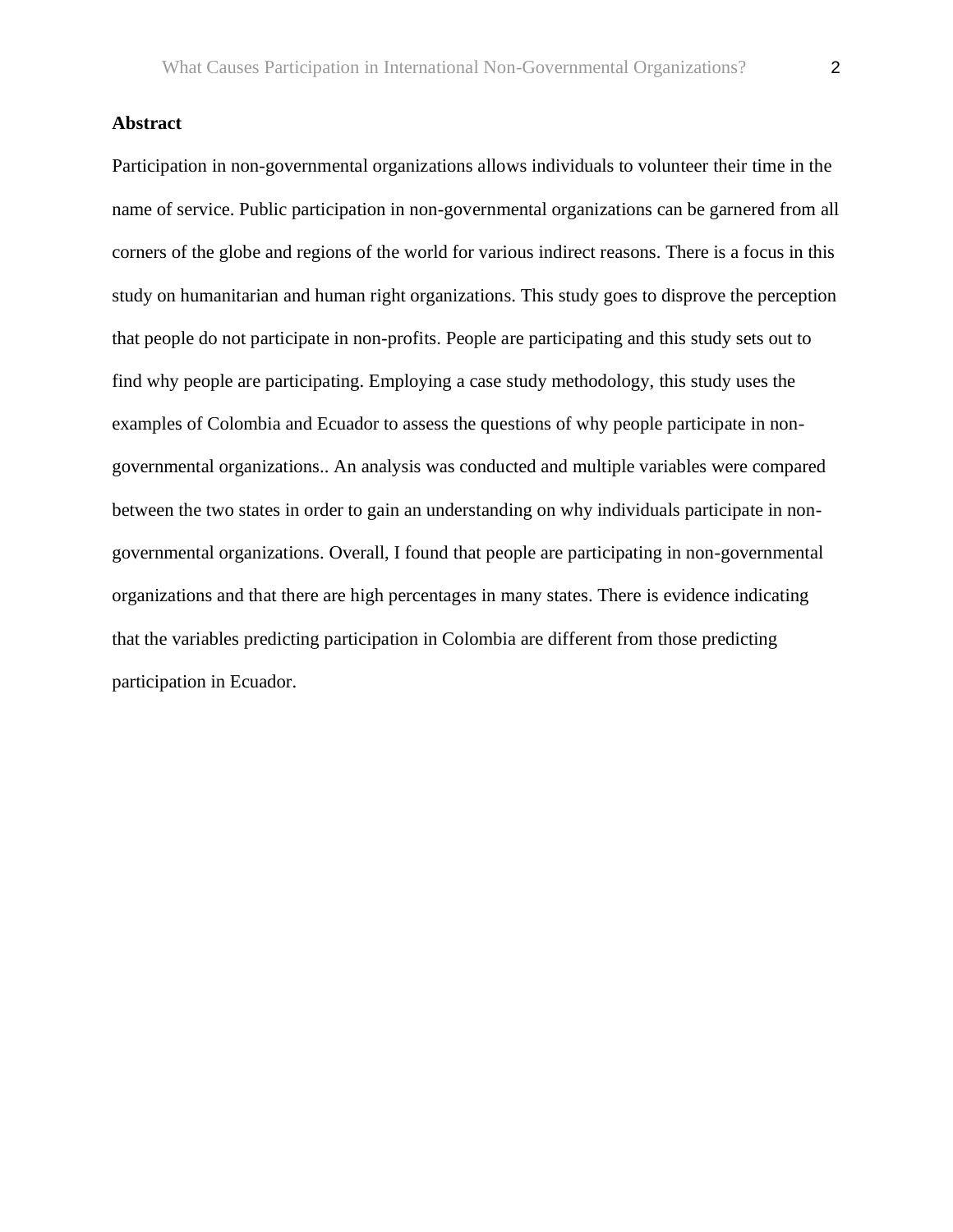#### **Chapter 1: Participation and Human Rights**

#### **1.1 Introduction**

Non-governmental organizations have been at the forefront here for the human rights movement. Organizations such as Amnesty International and Human Rights Watch have made pivotal stances in helping root out gross atrocities that go against a human being's rights. Global factors give indication on reasons that individuals choose to participate in international human rights. Globalization of human rights is associated with greater participation in non-governmental organizations.

To give a stronger and clearer understanding of what an international human rights nonprofit organization is, here is a breakdown for a better clarification. One can define a *human rights international nongovernmental organization* as an organization whose primary focus is to promote and protect human rights. To break down each part, *human rights* refers to someone's social, economic, civil, and cultural rights as a human being. In order to be *nongovernmental*, one needs to be free of direct governmental ties and composed of free, independent citizens. To coin the term *international*, an organization needs to consist of two or more countries. In total, this project will focus on factors that contribute to individuals willingness to participate in humanitarian non-governmental organizations (Tsutsui and Wotipka 2004, 591).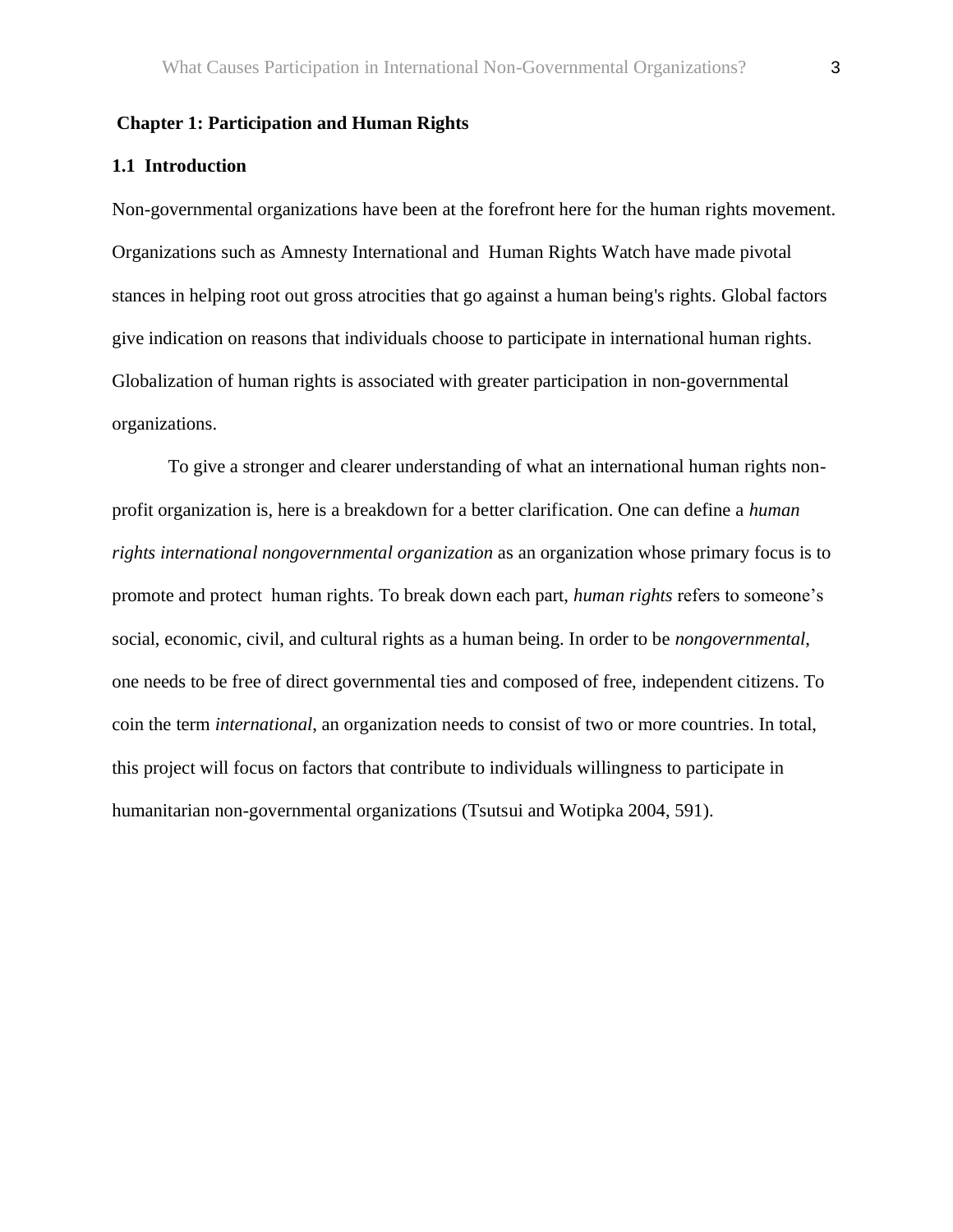# **1.2 Literature Review: Participation in Human Rights International non-governmental Organizations**

People may volunteer for a multitude of reasons. Those reasons may stem from a sense of purpose of doing for others, the ability to build their identity through pursuing their own personal interests, or volunteering allows them to create a schedule or create structure in their everyday lives. Individuals tend to participate as volunteers with no intentions of getting any sort of monetary compensation (Bradley 2000, 2). Other factors that can contribute to participation in non-governmental organizations can come from wanting to engage with one's community, religious responsibilities, or for education requirements (Bradley 2000, 2). There can be several and various reasons as to why individuals choose to participate in volunteering and why individuals choose to not volunteer in non-governmental organizations. Some reasons as to why individuals do not volunteer can be because of time constraints, there can be no volunteer opportunities near them that meet their interests, or maybe because volunteering never crossed their minds.

In respect to human rights, research has indicated that whether individuals in different states look at human rights non-governmental agencies favorably depends on how involved their states are in the different international treaties. People will participate in non-governmental organizations in order to urge their own governments to sign a treaty. For states to be part of the human rights regime, they need to fit into the image that is human rights ( Tsutsui and Wotipka 2004, 597). This includes participating in various conferences and various human right organizations. To be fully adopted into the human rights regime, a state needs to have signed international and regional treaties and have domestic human rights laws and policies existing in their state. With these requirements, citizens of those states will see their state involved and it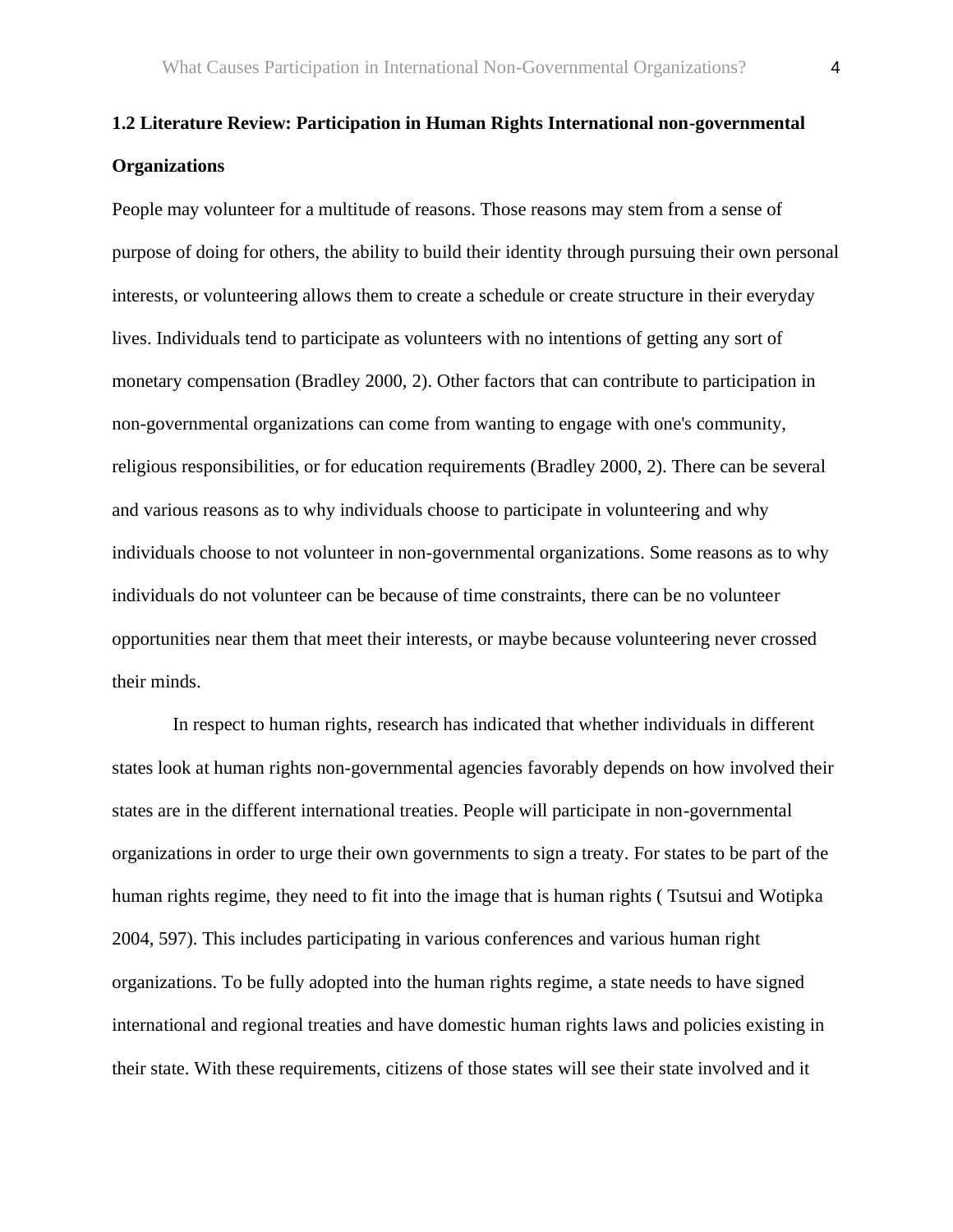will bring more awareness to the human right regimes and hopefully citizens will adopt or make human rights a norm.

On an international level, states render themselves to judgement if they do not uphold themselves to the human rights standards. This leaves room for local populations with international level opportunities to pressure their governments ( Tsutsui and Wotipka 2004,595). Political opportunities open up for local populations when their governments join intergovernmental human rights organizations via international human rights treaties ( Tsutsui and Wotipka 2004,595). In respect to human rights, how involved citizens are in human rights non-governmental organizations is dependent on how much their governments restrict them.

Structural Conflict such as no rule of law and lack of trust in politicians causes individuals to seek assistance from non-governmental organizations that fight for their rights and the cause of the country (Tsutsui and Wotipka 2004, 610). Individuals whose rights are threatened by a country they cannot trust helps raise participation in non-governmental organizations. These variables matter because it allows us to understand to what extent these variables truly affect participation in charitable/humanitarian organizations.

Civil society or global civil society plays a role domestically but also globally. Nongovernmental organizations have become very important in regards to civil society. Civil society is defined as the realm of organized social life that is voluntary, self-generating, self-supporting, autonomous from the state, and bound by a legal order or set of shared rules (Diamond, 1994). Civil society can act as a check on state power, helping prevent government outreach, but it can also legitimize state authority by giving the government the support of the people. Civil society is most important in a democratization process because it allows there to be or puts pressure on political change. Non-governmental organizations such as human rights then have the potential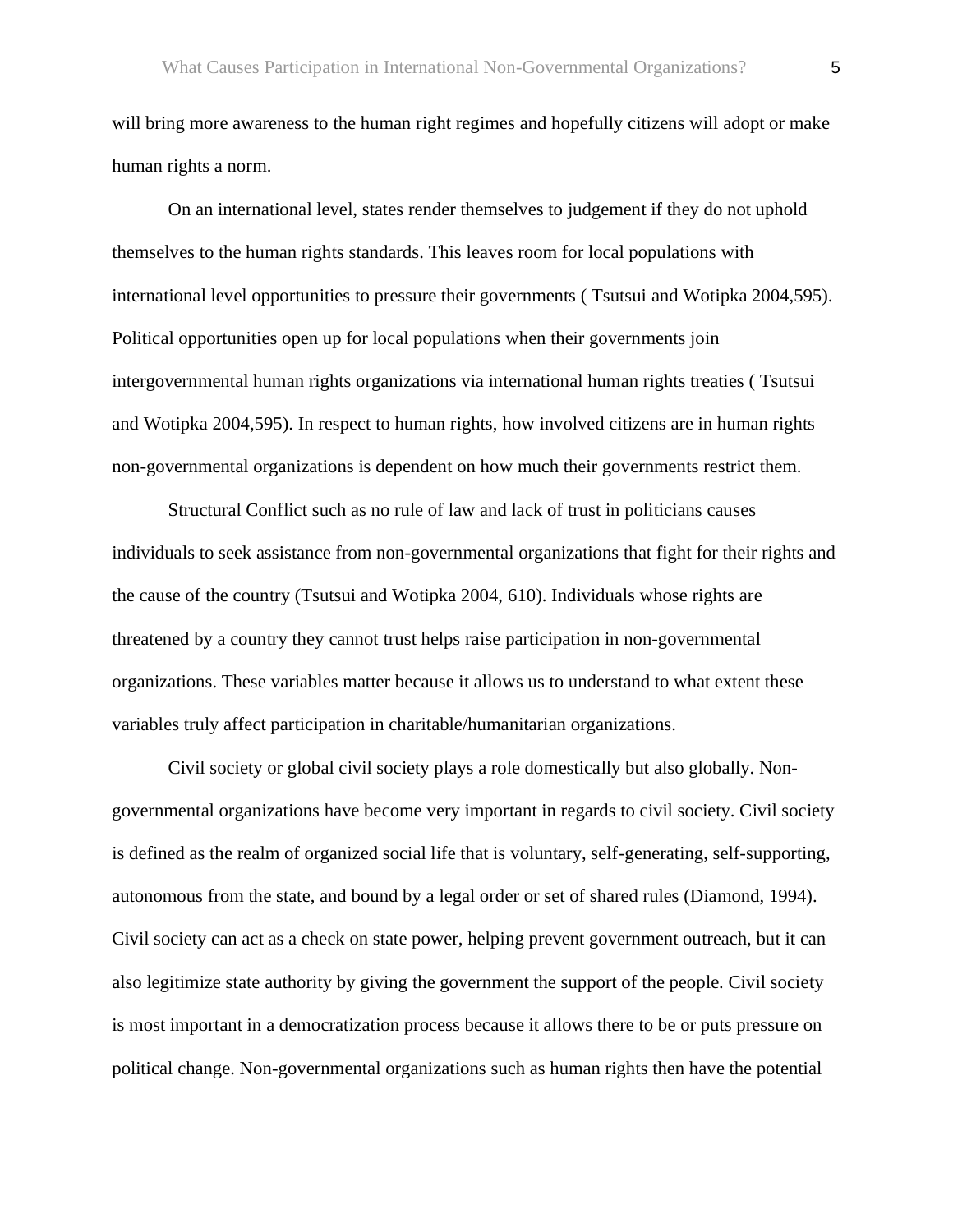to play a massive role in that democratic change. It goes to argue that civil society and nongovernmental organizations are not always seen as a good thing. Both at times, can undermine or weaken the sovereignty of the state ( Mercer 2002, 12). Global civil society allows for the expansion of inflow of international human rights. With the linkage it allows there to be more participants in international human rights.

Civil society can play a role in democracy and checking the abuses of state power and encouraging citizen participation and public scrutiny of the state. Civil society can have negative qualities as well. Civil society can be viewed as weak, underdeveloped, or fragmented. Where there is a massive socio-economic strain, corruption, or an ineffective legal system, a tendency towards civil disruption and conflict and a lack of 'democratic culture', democratic consolidation is thought to be threatened ( Mercer 2002, 8).

Personal values, characteristics, and beliefs could also help contribute to whether an individual decides to participate in non-governmental organizations. Internal values and factors can be their religious commitments . There are many values and factors that could cause an individual to participate. To give an example, one may feel the need or desire to volunteer due to their feelings that their religion requires it. Volunteers may choose organizations that connect with the mission of their churches or groups. Socio-economic reasons for individuals participation can be influenced by people's incomes and education (Bradley 2000, 3). How much an individual makes can cause them to seek to participate because of the ability to relate to those who seek assistance from the non-governmental organizations. One's education is another example because an individual may participate in order to make connections that can help them in the future.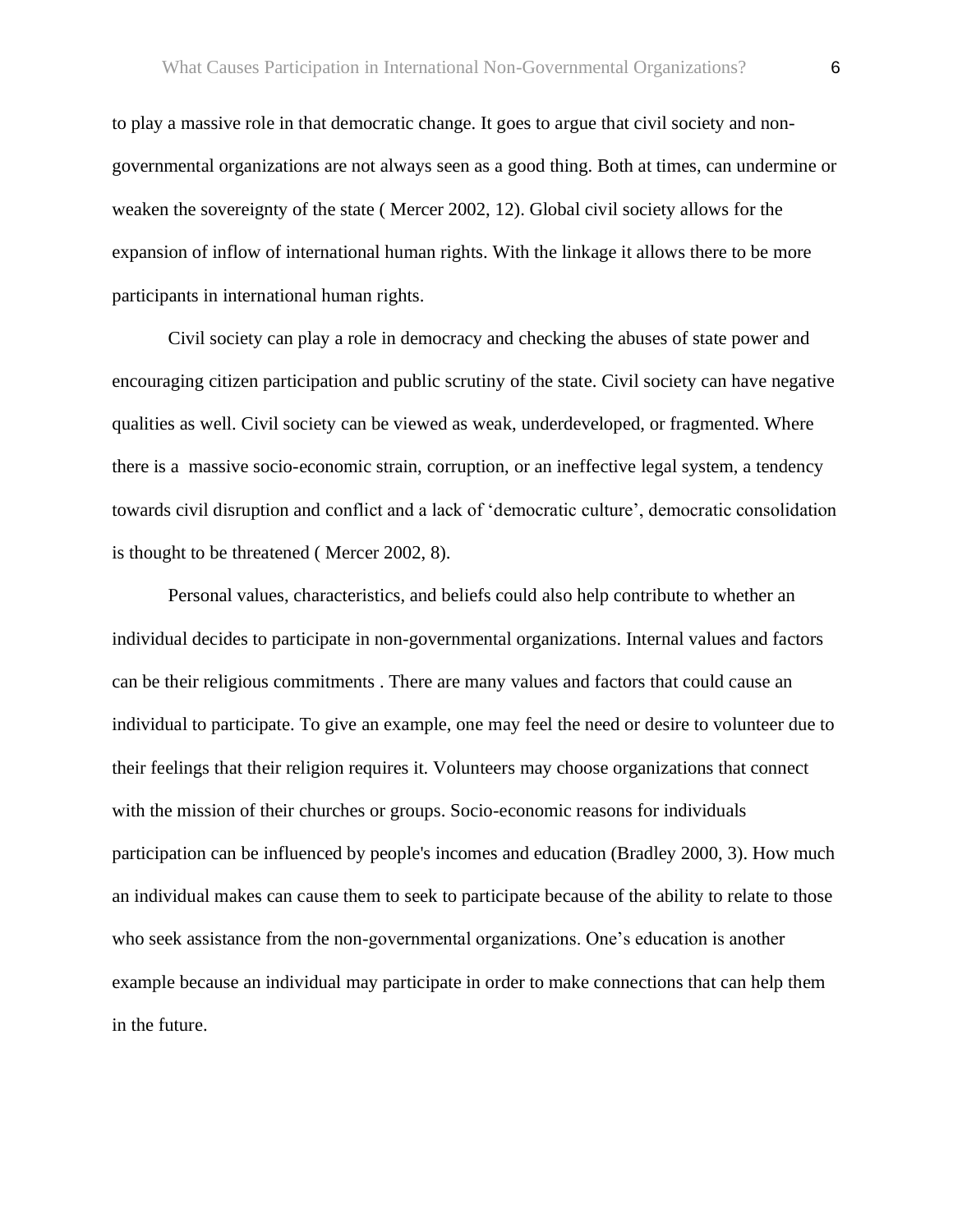Another school of thought holds that a person is more likely to volunteer if that volunteering gives them benefits - either material or non-material. Individuals boast that the value of volunteering for organizations is unmatched and helps to boost the chances of future careers ( Briggs and Gregory 2010, 68). Materialistic values are seen as valuable because it improves one's career goals for future endeavors. Individuals can grow, gain knowledge, and acquire new skills (Stebbins 2009)**.** Materialistic values in participation would simply be through career benefits such as networking and adding to your resume. Personal beliefs can stem from learning about one's community, expressing one's own highly held values or moral principles, and living up to the ideals of others (Stukas, Snyder, and Clary 2008). Self-interest plays a major role in the reasoning of why individuals participate. Individuals can grow, gain knowledge, and acquire new skills. Individuals do not have ties only domestically but individuals have ties or connections locally, regionally, nationally, and internationally. Individuals gravitate volunteering more towards areas that they are more familiar with and where they think they will get the most out of it (Briggs, Peterson, and Gregory 2010,66). This is reason enough to suggest an understanding that one's values dictate whether they participate or volunteer for organizations.

Deciding to volunteer does not go a long way unless the attitude or image of organizations such as human rights are viewed as positive. A volunteers' pride in the organization was increased by how important they found the work as well as how much respect they had for the organization in which they were volunteering for ( Garner and Garner 2010, 2). Individuals look at organizations that they are interested in like human rights and they carefully calculate whether the organization would help them reach what they are trying to achieve. Rational choice theory does a great job in depicting this. Rational choice theory explains how individuals make rational calculations in order to help make their decisions ( Calvert 1995,228).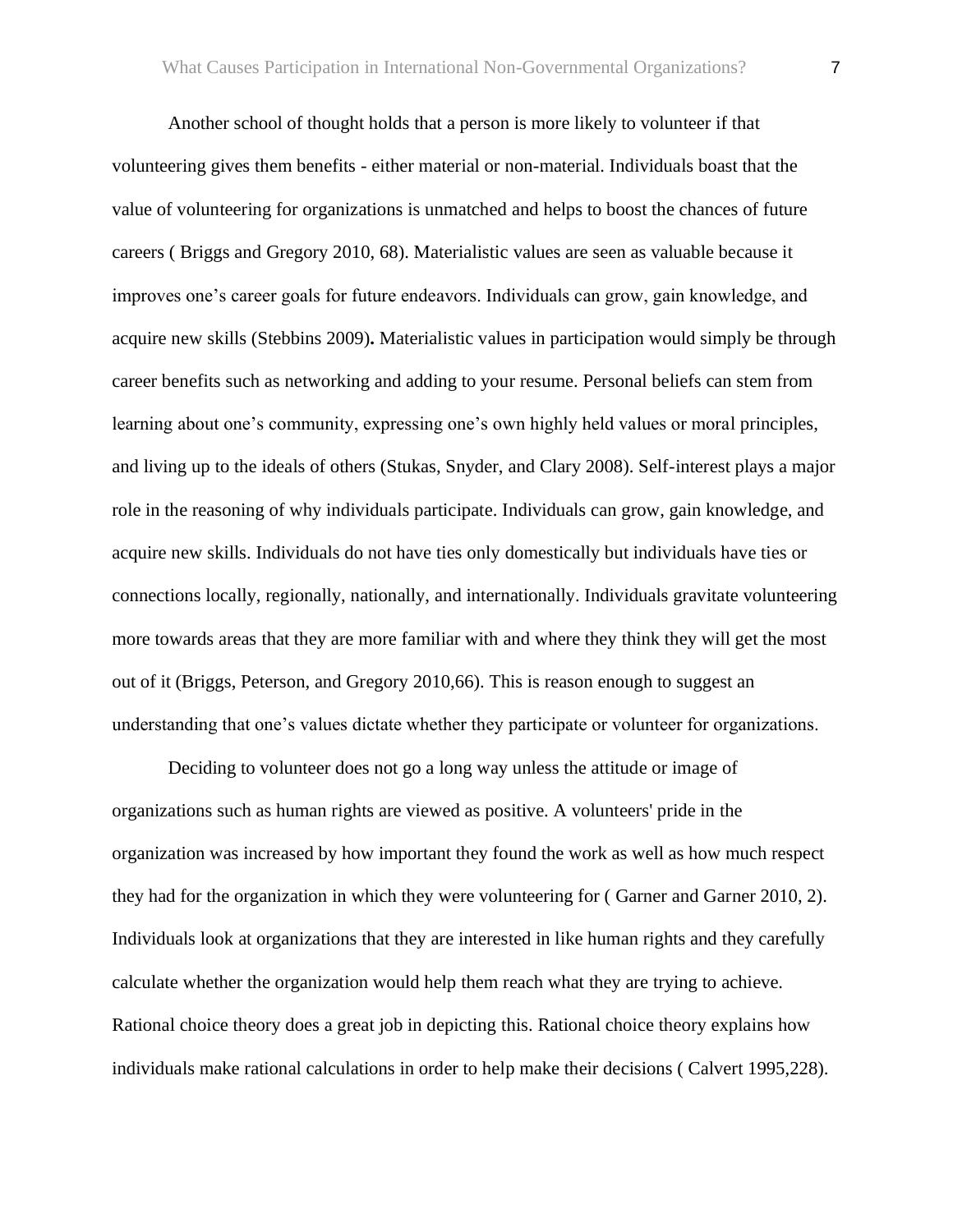You can see the self-interest playing out in which individuals firmly believe the reasons as to why they are doing what they are doing. Individuals believe in what they are saying in regards to participating in non-governmental organizations.

Overall, factors that help facilitate participation are religion, income, and civil service. Each factor helps determine possibilities for individuals participating in non-governmental organizations. Civil service groups coincide with civil society in regards to the way that it puts pressure on its government to stay or to follow their rule of law. Lack of rule of law in turn can increase participation because there is no trust in their political leaders when it comes to protecting individuals rights. Ultimately each factor plays a role in influencing each other and influencing an increase or decrease in participation in non-governmental organizations.

### **1.3 Data Source and Methodology**

Studying and examining why individuals participate is important because it allows one to understand what drives people to want to join and help the causes of the non-governmental organizations that they are joining. Research wise, it is understudied but if researched enough it can prove to be successful in helping non-governmental organizations grow bigger than they thought capable. This study will test three hypotheses:

- H1: Structural, country level variables, such as levels of democracy, rule of law, or political conflict, drives participation in NGOs.
- H2: International factors, such as a state's membership in human right treaties and organizations drives participation in NGOs.
- H3: Individual factors, such as demographic variables or trust in the government, drives participation in NGOs.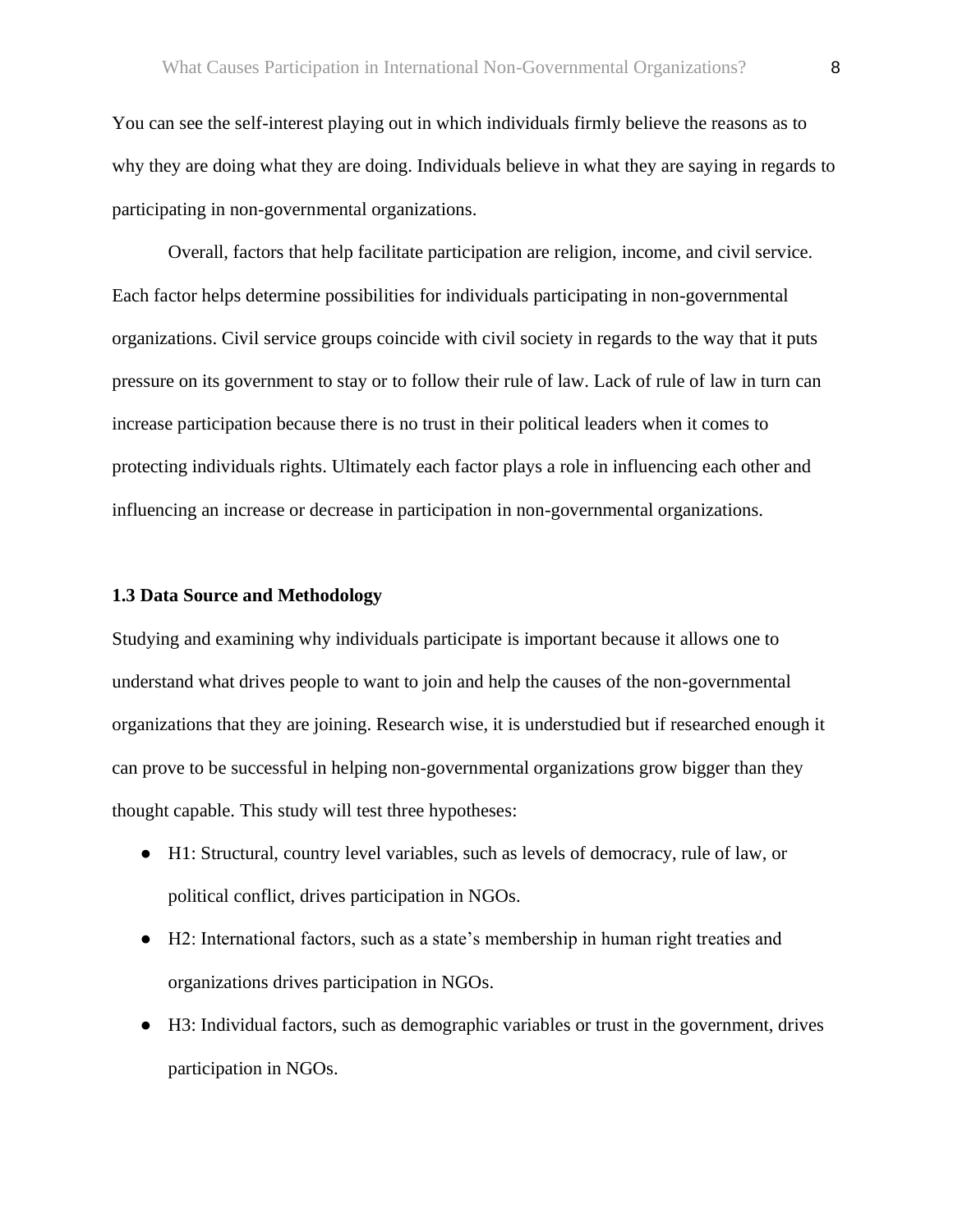For this study I will be using the World Value Survey (WVS) in conducting my study. The World Value Survey is an international research program devoted to the scientific and academic study of social, political, economic, religious, and cultural values of people in the world. The project's goal is to assess which impact values stability or change over time has on the social, political, and economic development of countries and societies. Projects overall aim to analyze people's values, beliefs, and norms in a comparative cross-national and over-time perspective. To reach this aim, the project covers a broad scope of topics from the field of sociology, Political Science, International Relations, Economics, Public Health, Demography, Anthropology, Social Psychology and etc. In addition, WVS is the only academic study which covers the whole scope of global variations, from very poor to very rich societies in all the world's main cultural zones. The WVS combines two institutional components. From one side, WVS is a scientific program and social research infrastructure that explores people's values and beliefs. At the same time, WVS comprises an international network of social scientists and researchers from 120 world countries and societies.

This study uses the United Nations Population Fund in order to examine human right international treaties. UNFPA works in more than 150 countries and territories that are home to the vast majority of the world's people. Its mission: to ensure that every pregnancy is wanted, every childbirth is safe and every young person's potential is fulfilled. Guided by the 1994 Program of Action of the International Conference on Population and Development [\(ICPD\)](https://www.unfpa.org/icpd), UNFPA partners with governments, civil society and other agencies to advance its mission. The [ICPD Beyond 2014 Global Report,](https://www.unfpa.org/publications/framework-actions-follow-programme-action-international-conference-population-and) released in February 2014, revealed how much progress has been made and the significant work that remains to be done. The actions and recommendations identified in the report are crucial for achieving the goals of the ICPD Program of Action and its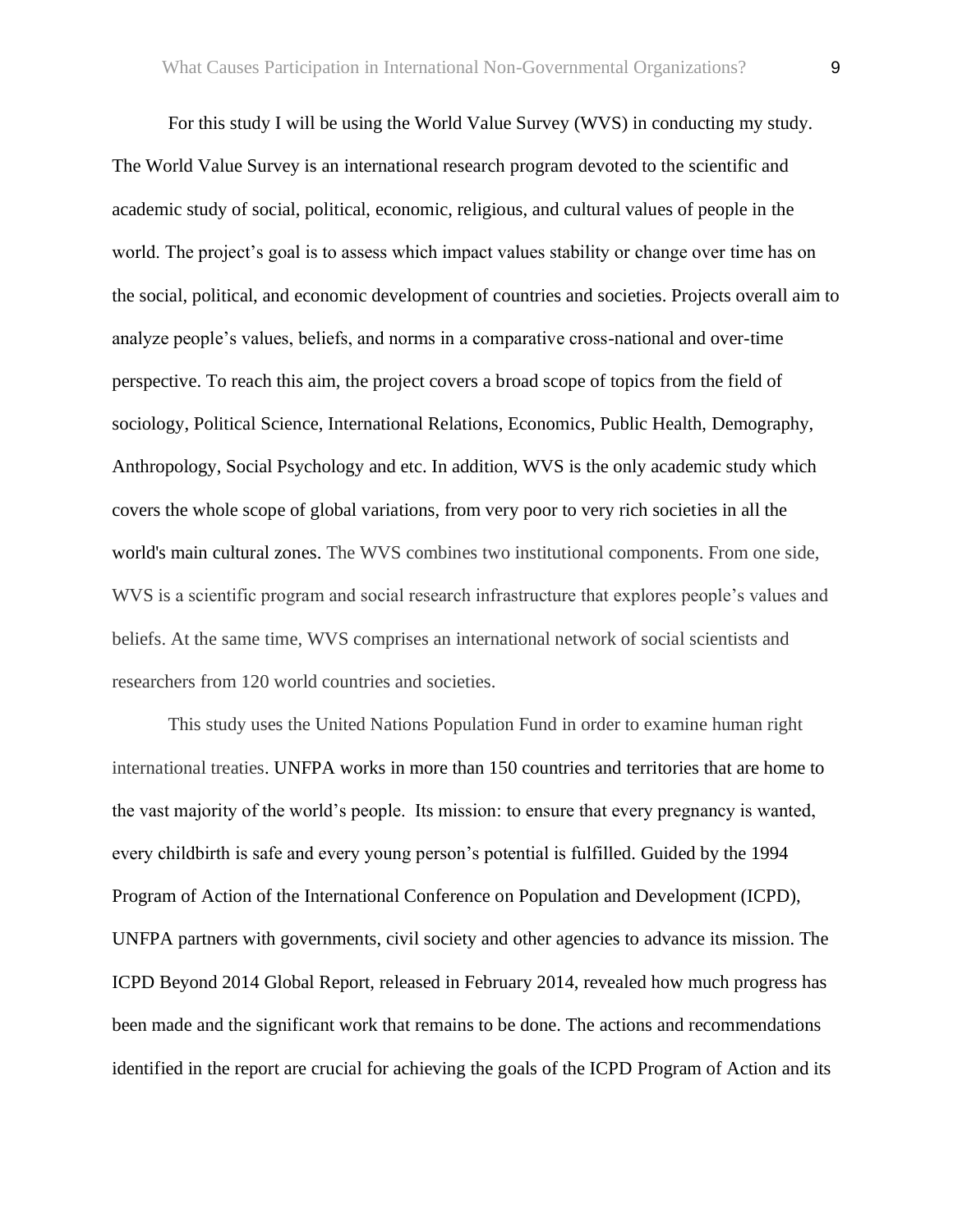linkage with the post-2015 development agenda. The work of UNFPA is based on the premise that all human beings are entitled to equal rights and protections. They focus on women and young people because these are groups whose ability to exercise their right to sexual and reproductive health is often compromised.

Lastly, I used the United Nations Human Rights Office of the High Commissioner (OHCHR) Status of Ratification Interactive Dashboard. Human rights indicators are essential in the implementation of human rights standards and commitments, to support policy formulation, impact assessment and transparency. OHCHR has developed a framework of indicators to respond to a longstanding demand to develop and deploy appropriate statistical indicators in furthering the cause of human rights. One of the recommendations of the World Conference on Human Rights in Vienna was the use and analysis of indicators to help measure progress in human rights. Several years of research and consultation went into the development of this tool. It was guided by the principles of universality, impartiality, objectivity and cooperation to strengthen the capacity of Member States in meeting their human rights obligations. This framework is already being applied by national governments, national human rights institutions and non-governmental organizations worldwide.

I chose Colombia and Ecuador because they are similar in terms of colonial legacy, executive branches, and their culture. I can control for these variables. I am interested in seeing how participation varied amongst both and why participation varied amongst both. In order to do that I had to compare both Colombia and Ecuador in order to determine whether there similarities or differences in reasons why individuals participated in non-governmental organizations. As well, I had to compare Colombia and Ecuador as a whole.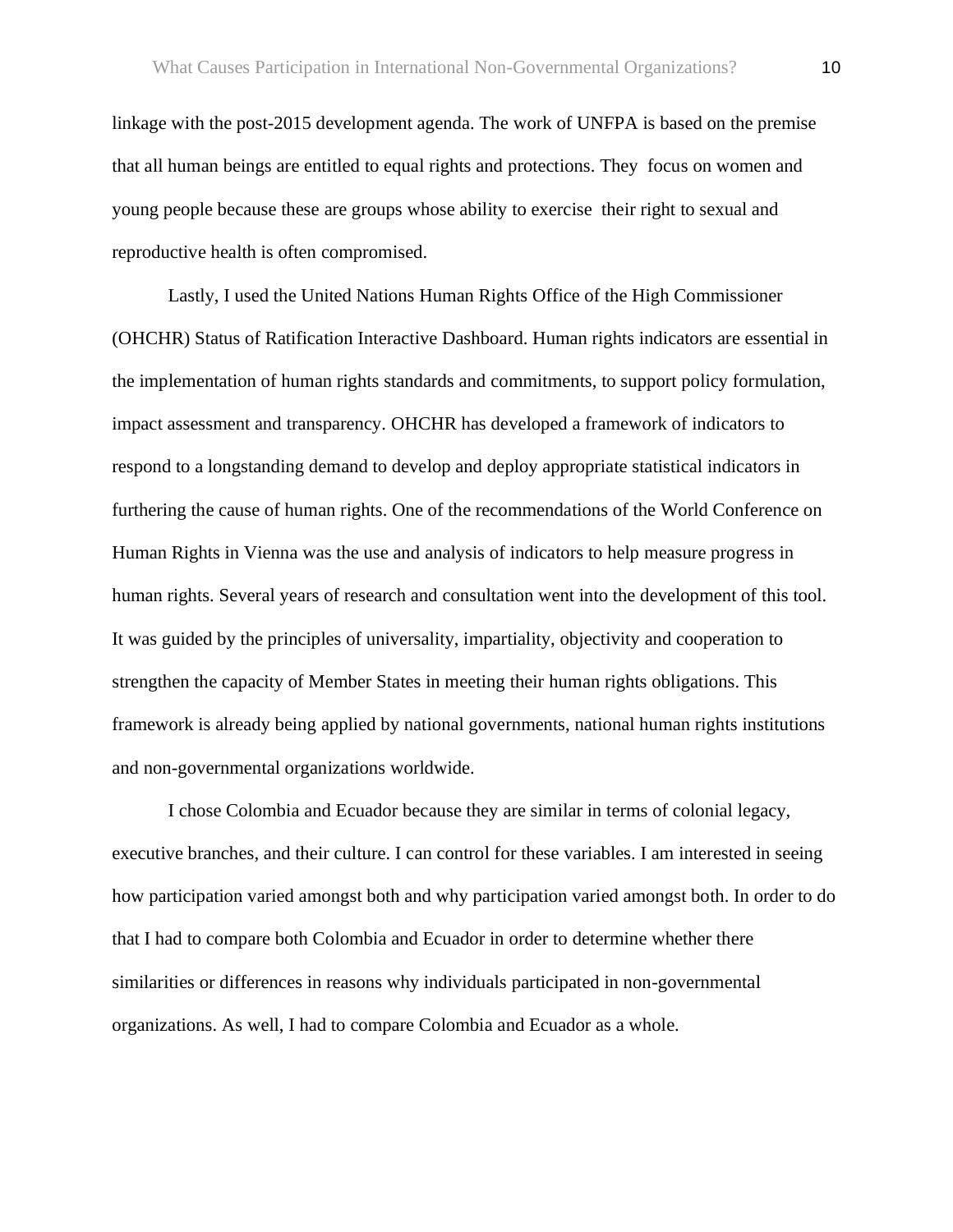#### **Chapter 2: Results**

In this section we will first test h1 which focuses on global and structural variables. Here we will be looking at the variables that show confidence in elections, confidence in their governments, and confidence in the civil service. For h2 we will focus on the variables of social class and income. For our last hypothesis, h3, we will focus on the variables of age, religion, and rural/urban living. What we hope to find here is that these variables will play a significant role in why individuals participate in charitable/ humanitarian organizations.

Both Colombia and Ecuador are located in Latin America. Both countries have presidential systems. The electoral process in Colombia consists of the president being elected for a four-year term. In 2015, there were constitutional amendments made which eliminated the immediate re-election for presidents. Congress is composed of the Senate and the Chamber of Representatives. Every four years the seats are open for re-election. The nation at large selects a hundred Senate members using a proportional representation system. Then there are two additional members who are chosen by indigenous communities. The electoral process for Ecuador calls for the president to be directly elected and the president can serve up to two years. Ecuador has a unitary presidential constitutional republic. The president of Ecuador has the power to get rid of the legislature. This power allows for there to be new elections in regards to the presidency and the assembly. Ecuador has a unicameral National Assembly which holds a hundred and thirty-seven seats with a hundred and sixteen members that are elected directly. There are six seats that are elected through multi seat constituencies for Ecuadorians living abroad.

While Colombia was the last remaining site of open warfare in the America's until it formalized a peace treaty with FARC in 2016, Ecuador faces substantial issues itself with violent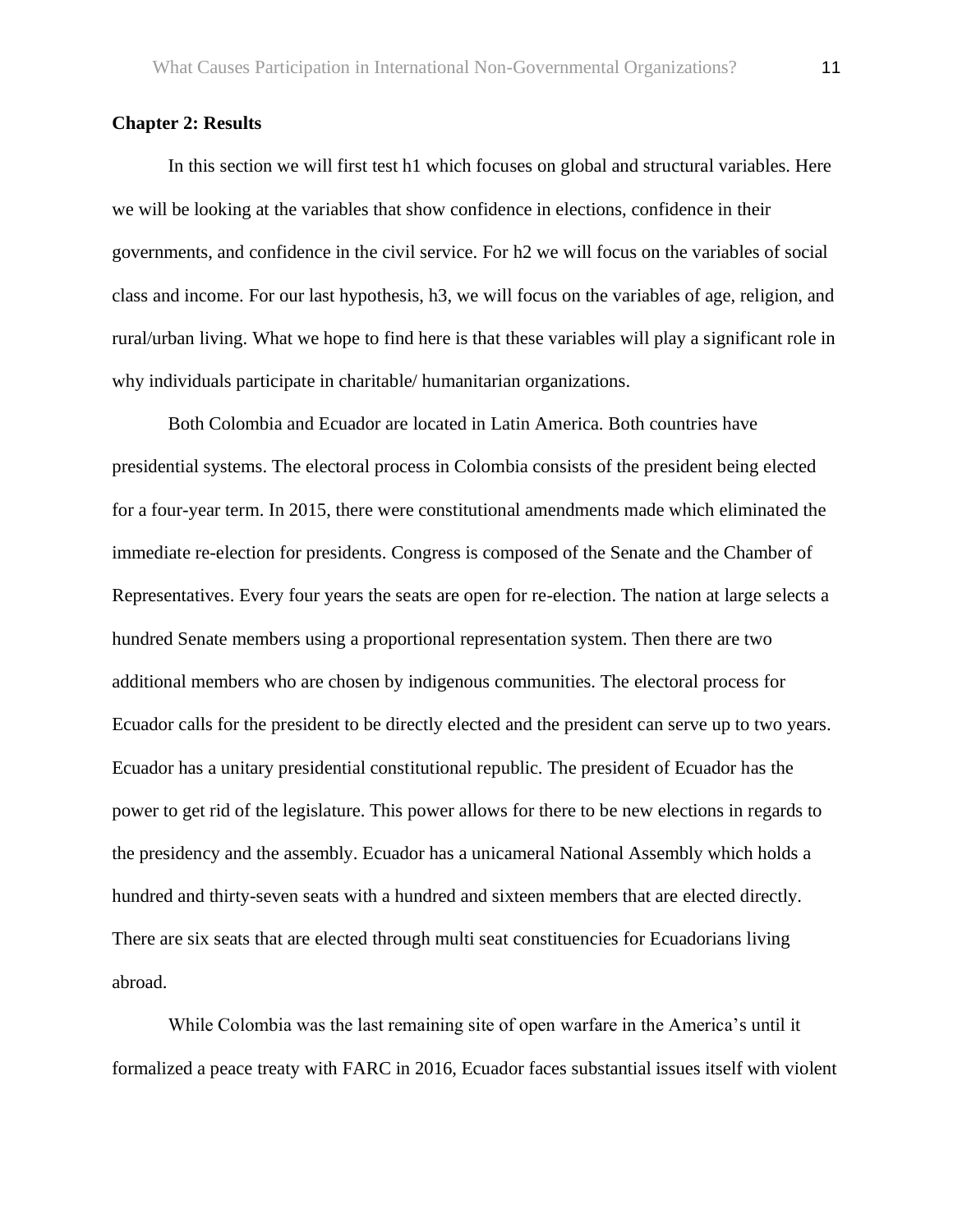protests. These challenges are reflected in their Freedom House scores of 66 and 65 respectively and their measures as "partially free". A big difference in Ecuador and Colombia is in the way human rights and non - governmental organizations are handled. Colombia struggles with the government's said protection for human right defenders. Human rights defenders are getting killed at an alarming rate. Whereas in Ecuador, human rights are accepted but there are restrictions put on non-governmental organizations and what they can do. On the next page in chart 1 you can see a list of all 18 ratified international human rights treaties in the world. Colombia has 14 out of the 18 ratified while Ecuador has all 18 of the treaties ratified.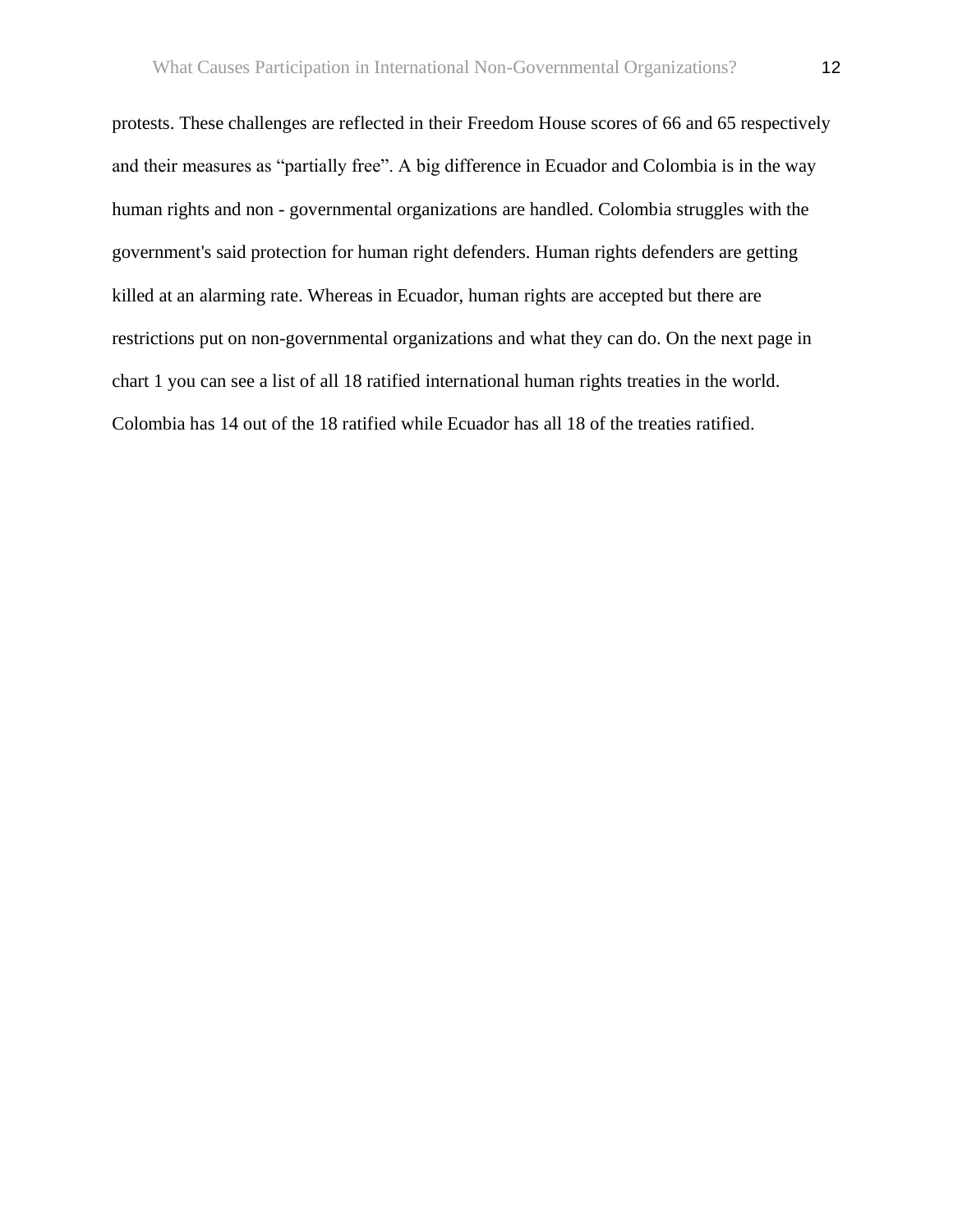| <b>International Human Rights Treaties</b>                                | Colombia                                            | <b>Ecuador</b>                                             |
|---------------------------------------------------------------------------|-----------------------------------------------------|------------------------------------------------------------|
| <b>International Convention on the Elimination of All Forms of Racial</b> | Signature: 23 Mar 1967                              | Signature: - -                                             |
| <b>Discrimination</b>                                                     | Ratification: 02 Sep 1981                           | Ratification: 22 Sep 1966                                  |
| <b>International Covenant on Civil and Political Rights</b>               | Signature: 21 Dec 1966<br>Ratification: 29 Oct 1969 | Signature: 04 Apr 1968<br>Ratification: 06 Mar 1969        |
| Optional Protocol to the International Covenant on Civil and Political    | Signature: 21 Dec 1966                              | <b>Signature: 04 Apr</b>                                   |
| <b>Rights</b>                                                             | Ratification: 29 Oct 1969                           | Ratification:06 Mar 1969                                   |
| Second Optional Protocol to the International Covenant on Civil and       | Signature: - -                                      | Signature: - -                                             |
| Political Rights, aiming at the abolition of the death penalty            | Ratification: 05 Aug 1997                           | Ratification: 23 Feb 1993                                  |
| <b>International Covenant on Economic, Social, and Cultural Rights</b>    | Signature: 21 Dec 1966<br>Ratification: 29 Oct 1969 | Signature: 29 Sep 1967<br>Ratification: 06 Mar 1969        |
| Optional Protocol to the International Covenant on Economic, Social,      | Signature: - -                                      | Signature: 24 Sep 2009                                     |
| and Cultural Rights                                                       | <b>Ratification: --</b>                             | Ratification: 11 Jun 2010                                  |
| <b>Convention of All Forms of Discrimination against Women</b>            | Signature: 17 Jul 1980<br>Ratification: 19 Jan 1982 | Signature: 17 Jul 1980<br><b>Ratification: 09 Nov 1981</b> |
| Optional Protocol to the Convention on the Elimination of All Forms of    | Signature: 10 Dec 1999                              | Signature: 10 Dec 1999                                     |
| <b>Discrimination against Women</b>                                       | Ratification: 23 Jan 2007                           | <b>Ratification: 05 Feb 2002</b>                           |
| <b>Convention against Torture and Other Cruel, Inhuman or Degrading</b>   | Signature: 10 Apr 1985                              | Signature: 04 Feb 1985                                     |
| <b>Treatment or Punishment</b>                                            | <b>Ratification: 08 Dec 1987</b>                    | <b>Ratification: 30 Mar 1988</b>                           |
| Optional Protocol to the Convention against Torture and Other Cruel,      | Signature: - -                                      | Signature: 24 May 2007                                     |
| <b>Inhuman or Degrading Treatment or Punishment</b>                       | <b>Ratification: --</b>                             | Ratification: 20 Jul 2010                                  |
| <b>Convention on the Rights of a Child</b>                                | Signature: 26 Jan 1990<br>Ratification: 28 Jan 1991 | Signature: 26 Jan 1990<br><b>Ratification: 23 Mar 1990</b> |
| Optional Protocol to the Convention on the Rights of the Child on the     | Signature: 06 Sep 2000                              | Signature: 06 Sep 2000                                     |
| involvement of children in armed conflict                                 | Ratification: 25 May 2005                           | Ratification: 07 Jun 2004                                  |
| Optional Protocol to the Convention on the Rights of the Child on the     | Signature: 06 Sep 2000                              | Signature: 06 Sep 2000                                     |
| sale of children, child prostitution, and child pornography               | Ratification: 11 Nov 2003                           | <b>Ratification: 30 Jan 2004</b>                           |
| Optional Protocol to the Convention on the Rights of the Child on a       | Signature: - -                                      | Signature: 24 Apr 2013                                     |
| communications procedure                                                  | <b>Ratification: - -</b>                            | <b>Ratification: 19 Sep 2018</b>                           |
| International Convention on the Protection of the Rights of all Migrant   | Signature: - -                                      | Signature: - -                                             |
| <b>Workers and Members of their Families</b>                              | <b>Ratification: 24 May 1995</b>                    | Ratification: 05 Feb 2002                                  |
| <b>International Convention for the Protection of all Persons from</b>    | Signature: 27 Sep 2007                              | Signature: 24 May 2007                                     |
| <b>Enforced Disappearance</b>                                             | Ratification: 11 Jul 2012                           | <b>Ratification: 20 Oct 2009</b>                           |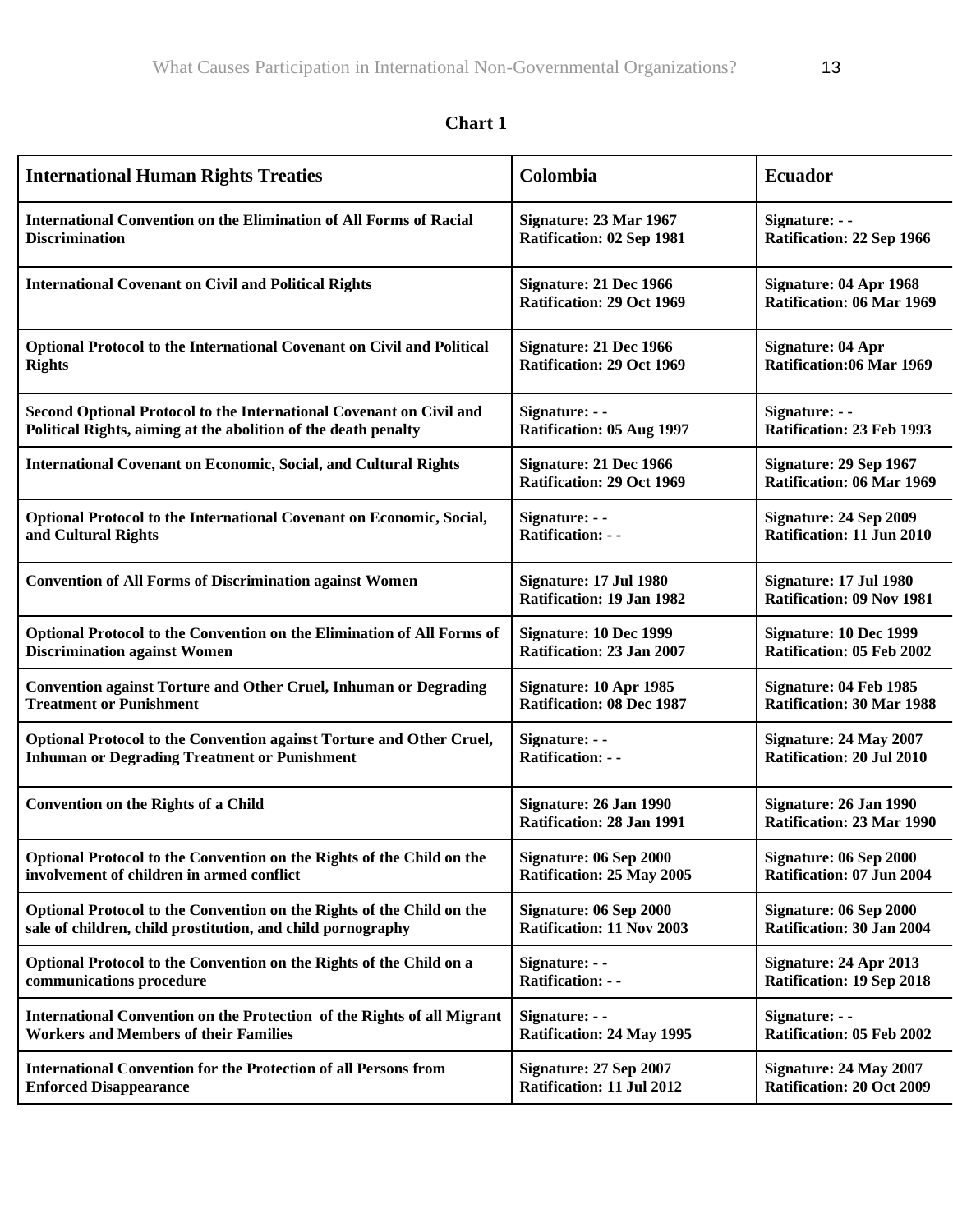| <b>Convention on the Rights of Persons with Disabilities</b>             | Signature: 30 Mar 2007<br><b>Ratification: 10 May 2011</b> | Signature: 30 Mar 2007<br><b>Ratification: 03 Apr 2008</b> |
|--------------------------------------------------------------------------|------------------------------------------------------------|------------------------------------------------------------|
| <b>Optional Protocol to the Convention on the Rights of Persons with</b> | Signature: - -                                             | Signature: 30 Mar 2007                                     |
| <b>Disabilities</b>                                                      | <b>Ratification:- -</b>                                    | <b>Ratification: 03 Apr 2008</b>                           |

# **2.1 Participation in Colombia and Ecuador**

Colombia and Ecuador are similar in structure and on the plane of participation in

charitable/humanitarian organizations. Overall, participation without regards to variables and

influences, does not present any variations to look further into.

| <b>Participation</b>             | Number of<br><b>Cases</b> | Colombia    | <b>Number of Cases</b> | <b>Ecuador</b> |
|----------------------------------|---------------------------|-------------|------------------------|----------------|
| Not a<br><b>Member</b>           | 1,029                     | $67.7\%$    | 977                    | 81.4%          |
| <b>Inactive</b><br><b>Member</b> | 342                       | 22.5%       | 85                     | 7.1%           |
| <b>Active</b><br><b>Member</b>   | 149                       | 9.8%        | 125                    | $10.4\%$       |
|                                  |                           | $N = 1,520$ |                        | $N = 1,187$    |

**Chart 2**

 Looking at both graphs side by side, we can see that there is a slightly higher percentage of participation overall in Colombia but it is not drastic enough to raise any alarms as to why one state has more participation than the other. Ecuador has 10.4% of active members participating while Colombia has 9.8% of active members. So here we can see that there is not a huge gap in terms of participation in either states of Colombia and Ecuador. Though there is a higher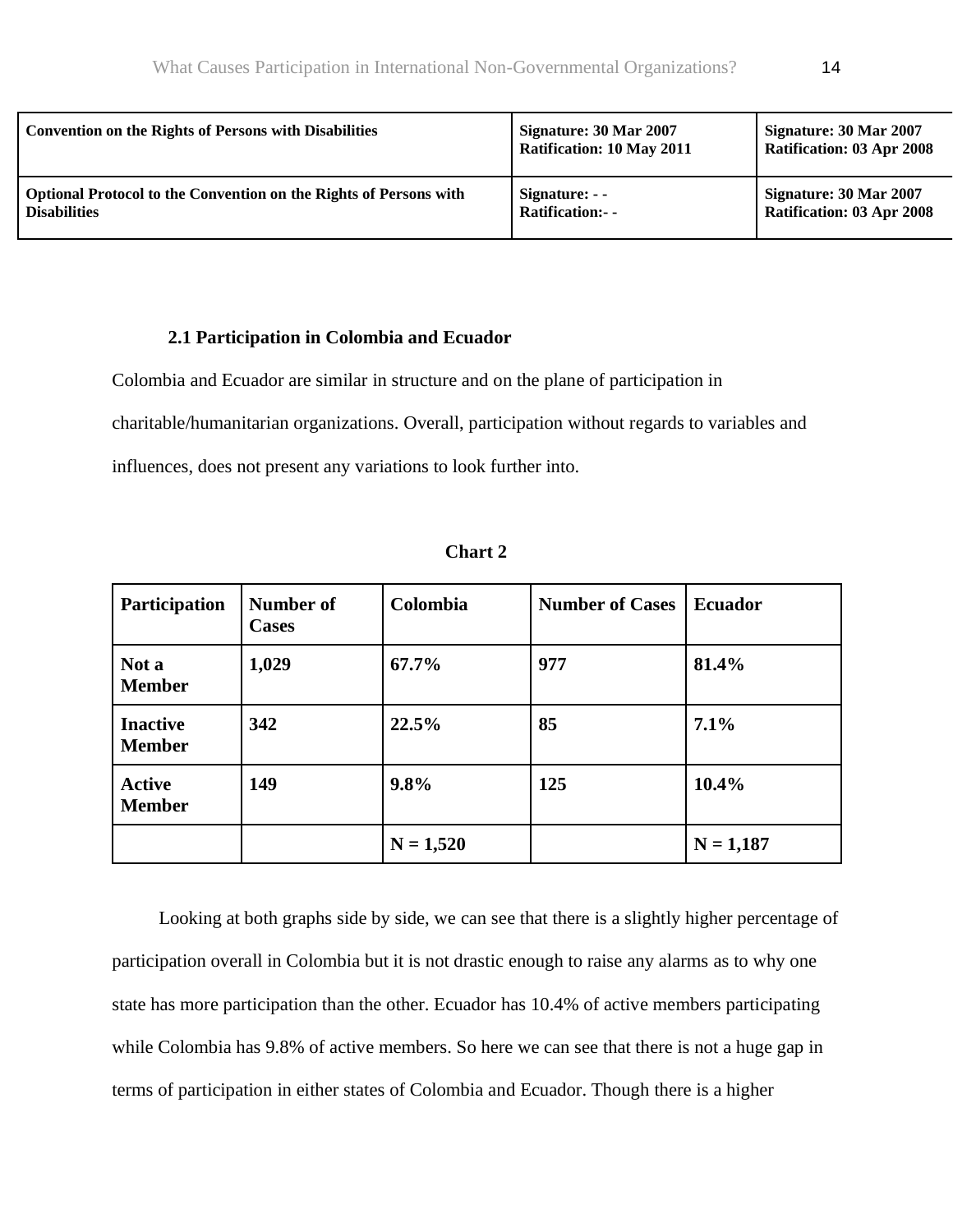percentage of individuals in Colombia who are inactive in participating in humanitarian organizations than Ecuador.

#### **2.2 Country Level Variables**

Colombia and Ecuador have similar processes when it comes to elections of the presidency and when it comes to the Chamber of Representatives and the National Assembly. In Colombia we can see that there is not a high percentage of individuals who have confidence in their country's elections. In fact we see that 54.4% do not have very much confidence in their elections. While there is 22.8% of individuals in Colombia who no confidence at all in their elections Now compare it to Ecuador who shows a slight difference in confidence of their elections but not a huge difference compared to Colombia. It is hard to say why there is a small difference in confidence between both states of Colombia and Ecuador.

| <b>Ecuador Election</b> | Not a<br><b>Member</b> | <b>Inactive</b> | Active   | <b>Colombia</b><br><b>Election</b> | Not a<br><b>Member</b> | <b>Inactive</b> | <b>Active</b> |
|-------------------------|------------------------|-----------------|----------|------------------------------------|------------------------|-----------------|---------------|
| <b>Great Deal</b>       | $6.9\%$                | 7.1%            | $11.2\%$ |                                    | $5.2\%$                | 8.2%            | 12.8%         |
| <b>Quite a Lot</b>      | 5.9%                   | 25.9%           | 33.6%    |                                    | 5.9%                   | 8.2%            | $10.1\%$      |
| <b>Not Very Much</b>    | 35.8%                  | 40%             | $25.6\%$ |                                    | 54.3%                  | 61.1%           | 54.4%         |
| <b>None at All</b>      | 27%                    | 27.1%           | 29.6%    |                                    | 34.6%                  | 22.5%           | 22.8%         |
| $N = 1,183$             |                        |                 |          | $N = 1,520$                        |                        |                 |               |

**Chart 3**

In Ecuador there seems to be more confidence in their elections than Colombia. 33.6% of individuals in Ecuador say that they have quite a lot of confidence in their elections but in Colombia 10.1% say they have confidence. There is a greater variation between Ecuador and Colombia when it comes to individuals saying that they do not have very much confidence in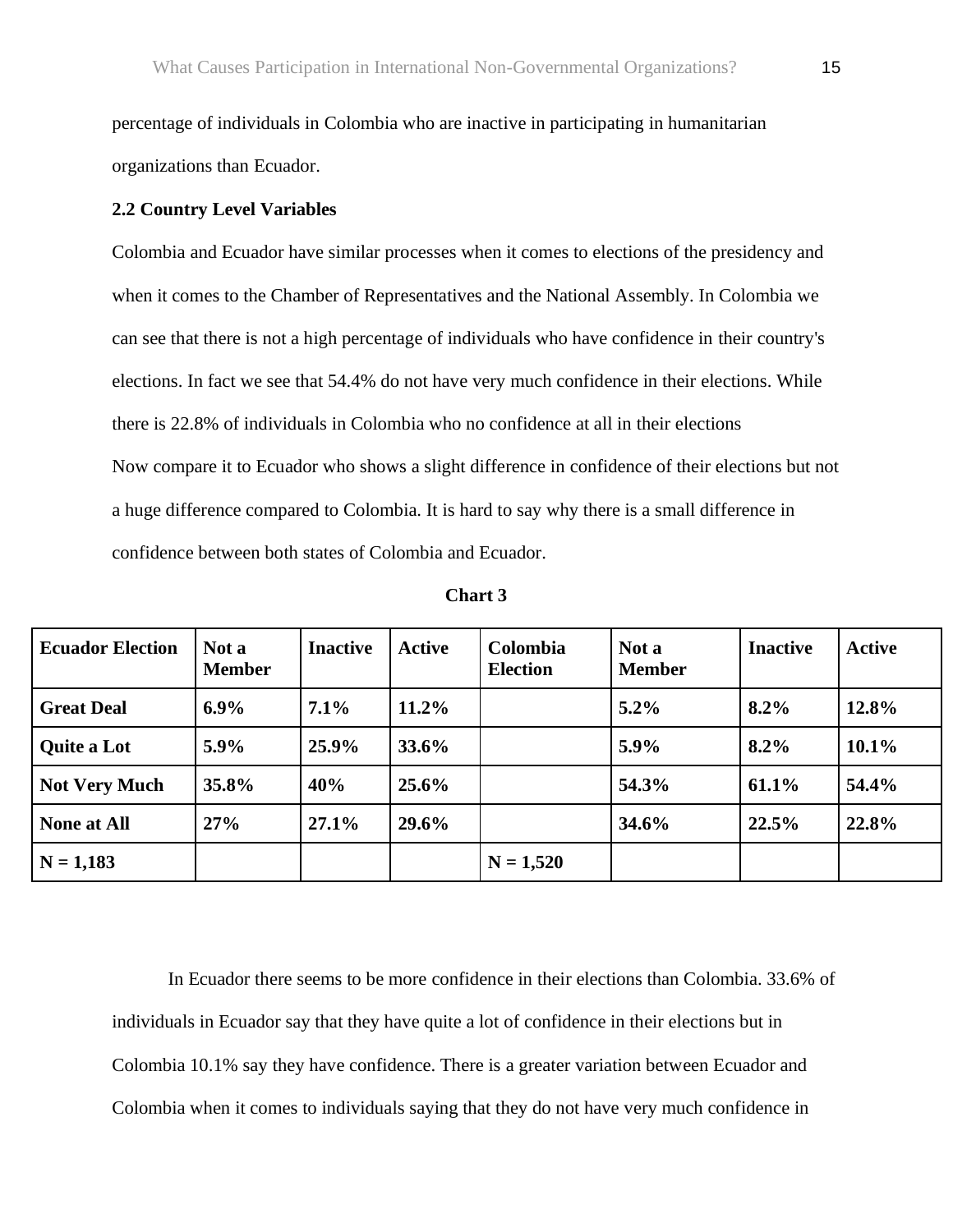their elections. This is interesting to think about in terms of the type of governments that Colombia and Ecuador have. One would think that Ecuador would have a higher percentage of individuals who have little to no confidence in their elections because of the powers that the Ecuadorian president has to change elections. We see that a percentage of active members in both countries are more likely to have confidence in elections than non - members.

| <b>Ecuador</b><br>Government   | Not a<br><b>Member</b> | <b>Inactive</b> | <b>Active</b> | Colombia<br>Government | Not a<br><b>Member</b> | <b>Inactive</b> | <b>Active</b> |
|--------------------------------|------------------------|-----------------|---------------|------------------------|------------------------|-----------------|---------------|
| <b>Great Deal</b>              | $4.7\%$                | $8.2\%$         | $10.5\%$      |                        | 5%                     | $10.2\%$        | 8.7%          |
| <b>Quite A lot</b>             | 27.1%                  | 22.4%           | $26.6\%$      |                        | 4.2%                   | 5%              | 14.8%         |
| <b>Not Very</b><br><b>Much</b> | 39.1%                  | 45.9%           | 33.1%         |                        | 56.7%                  | 64%             | 53%           |
| <b>None at All</b>             | 29.1%                  | 23.5%           | 29.8%         |                        | 34.2%                  | 20.8%           | 23.5%         |
| $N = 1,175$                    |                        |                 |               | $N = 1,520$            |                        |                 |               |

**Chart 4**

When looking at and comparing Colombia and Ecuador and the confidence they have in their governments, we can once again see a small variation among those who are active in nongovernmental organizations. Both countries appear to have a very close percentage in terms of having a great deal in confidence in their government. There is a 12% difference between Colombia and Ecuador in terms of having quite a lot of confidence.

Where we see a little bit of a greater difference is in Colombia and Ecuador not having very much confidence in their government. Colombia has 53% and Ecuador has 33.1% of their individuals saying there is not much confidence. Other than that, there is nothing huge here that says confidence in government plays a huge role in why people participate but what we can see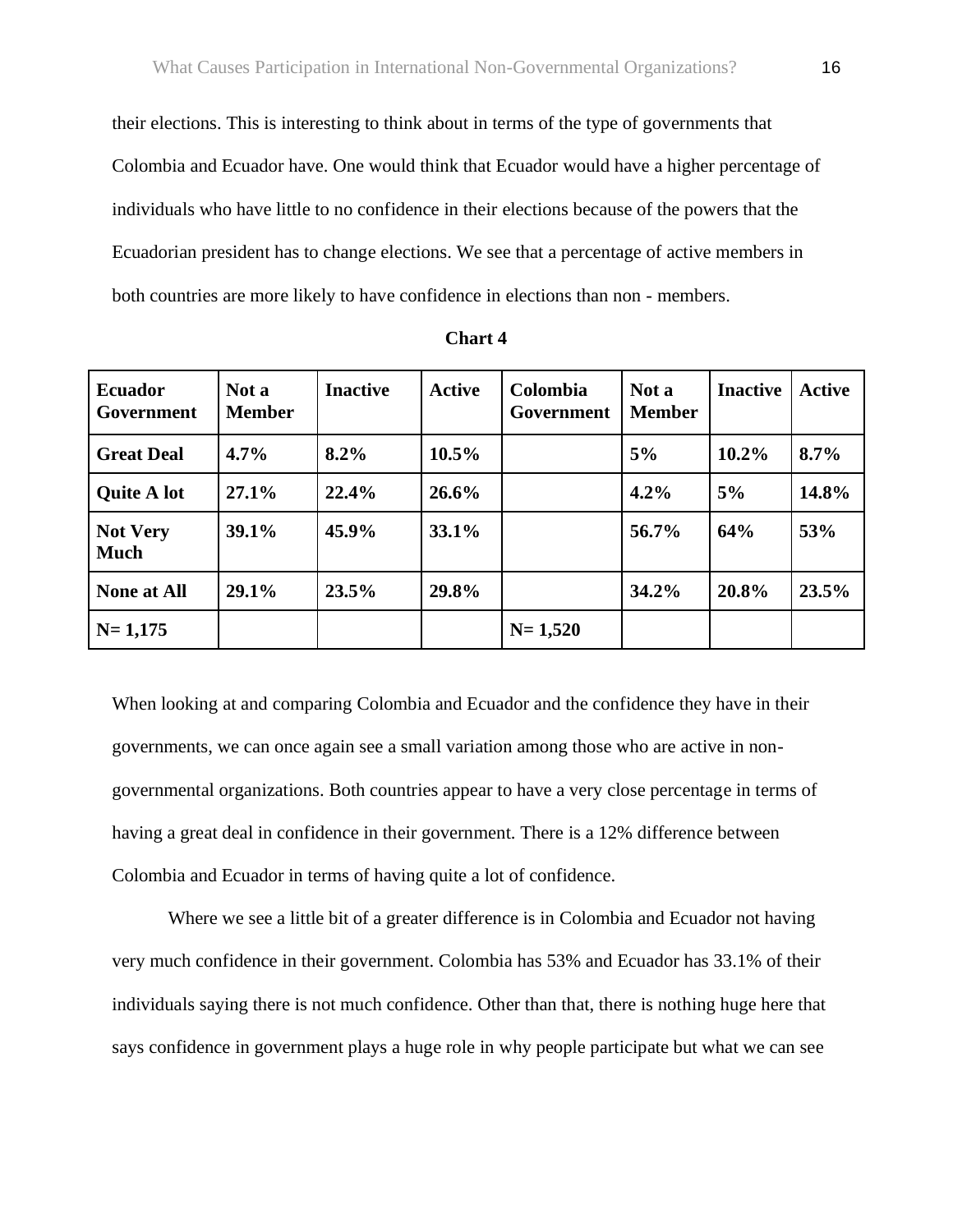is that people with greater confidence in governments should be more likely to participate than those who have lower levels of confidence in their governments.

| <b>Ecuador Civil</b><br>Service | Not a<br>Member | Inactive | Active | Colombia<br>Civil<br>Service | Not a<br>Member | Inactive | Active |
|---------------------------------|-----------------|----------|--------|------------------------------|-----------------|----------|--------|
| <b>Great Deal</b>               | .9%             | 3.5%     | 2.4%   |                              | 2.5%            | 4.7%     | 8.7%   |
| Quite a lot                     | 14%             | 9.4%     | 13.6%  |                              | 3.6%            | 5.3%     | 8.7%   |
| Not Very<br>Much                | 54.7%           | 40%      | 32%    |                              | 56.2%           | 67%      | 59.1%  |
| None at All                     | 50.4%           | 47.1%    | 52%    |                              | 37.7%           | 23.1%    | 23.5%  |
| $N = 1,168$                     |                 |          |        | $N = 1,520$                  |                 |          |        |

 **Chart 5**

In examining chart 5, higher levels of confidence in the civil service should be associated with a greater likelihood of non-governmental organizations participation. Both Colombia and Ecuador have almost opposite percentages in terms of their confidence in civil service which is interesting. It appears that Colombia has a higher percentage in terms of having a great deal of confidence with civil service whereas Ecuador does not. It is about even or so with the individuals having quite a lot of confidence but then there is a big variation in terms of not having very much confidence. Ecuador leads with 32% in not having very much confidence and leads by a massive amount in not having any confidence at all with 52% compared to Colombia's 7%. Civil Service may play a role in participation in non-governmental organizations.

Over all what we can see from examining the variables of confidence in elections, confidence in government, and confidence in civil services is that high confidence in these three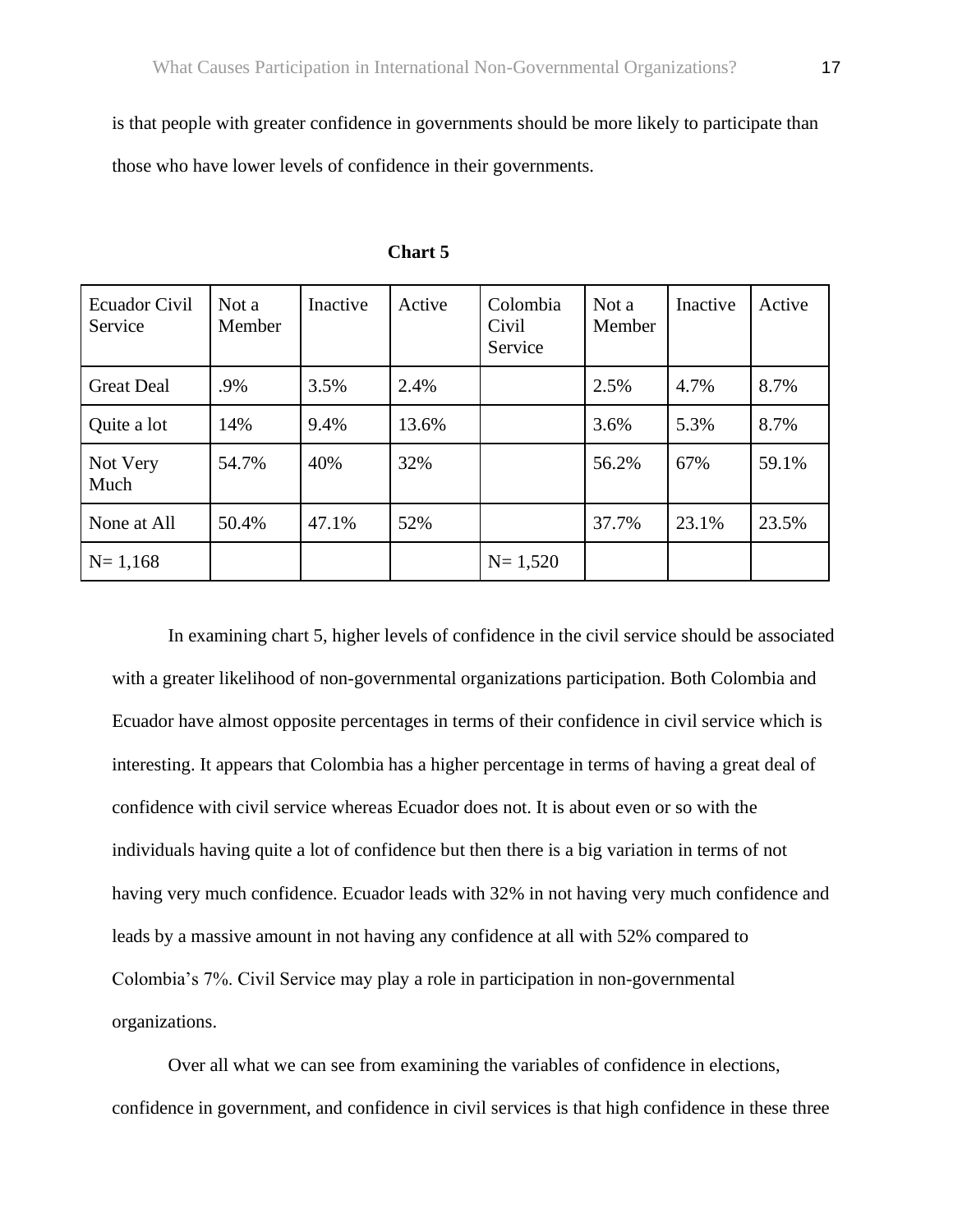variables most likely leads to higher numbers of participation in charitable/humanitarian organizations. As well, we can see high percentages of there being no confidence at all with all three variables.

# **2.3 Socio-economic and Internal Factors**

In terms of social class in Colombia and Ecuador the lower middle class seem to have the most participation with percentages of 39.6% in Colombia and 45% in Ecuador. This is not a huge difference between them. As well, with the lower class, they are close in percentage but other than that they are opposites when it comes to the higher classes. I would say that social class does not play a big role but maybe a small role in who participates in non-governmental organizations.

| <b>Social Class (Active</b><br><b>Member</b> ) | Colombia    | <b>Ecuador</b> |
|------------------------------------------------|-------------|----------------|
| <b>Upper Class</b>                             | $4.0\%$     | $1.7\%$        |
| <b>Upper Middle Class</b>                      | 8.1%        | 27.5%          |
| <b>Lower Middle Class</b>                      | 39.6%       | $45.0\%$       |
| <b>Working Class</b>                           | 22.8%       | 8.3%           |
| <b>Lower Class</b>                             | 25.5%       | 17.5%          |
|                                                | $N = 1,520$ | $N = 1,159$    |

**Chart 6**

Income level, when looking at chart 7, it does not have any variation. Across states - it does show us that in both states, high income individuals make up a smaller percentage of active members. In Colombia 45% of those who participate in charitable/humanitarian organizations have a low income and in Ecuador those who participate and have a low income are 36.3%.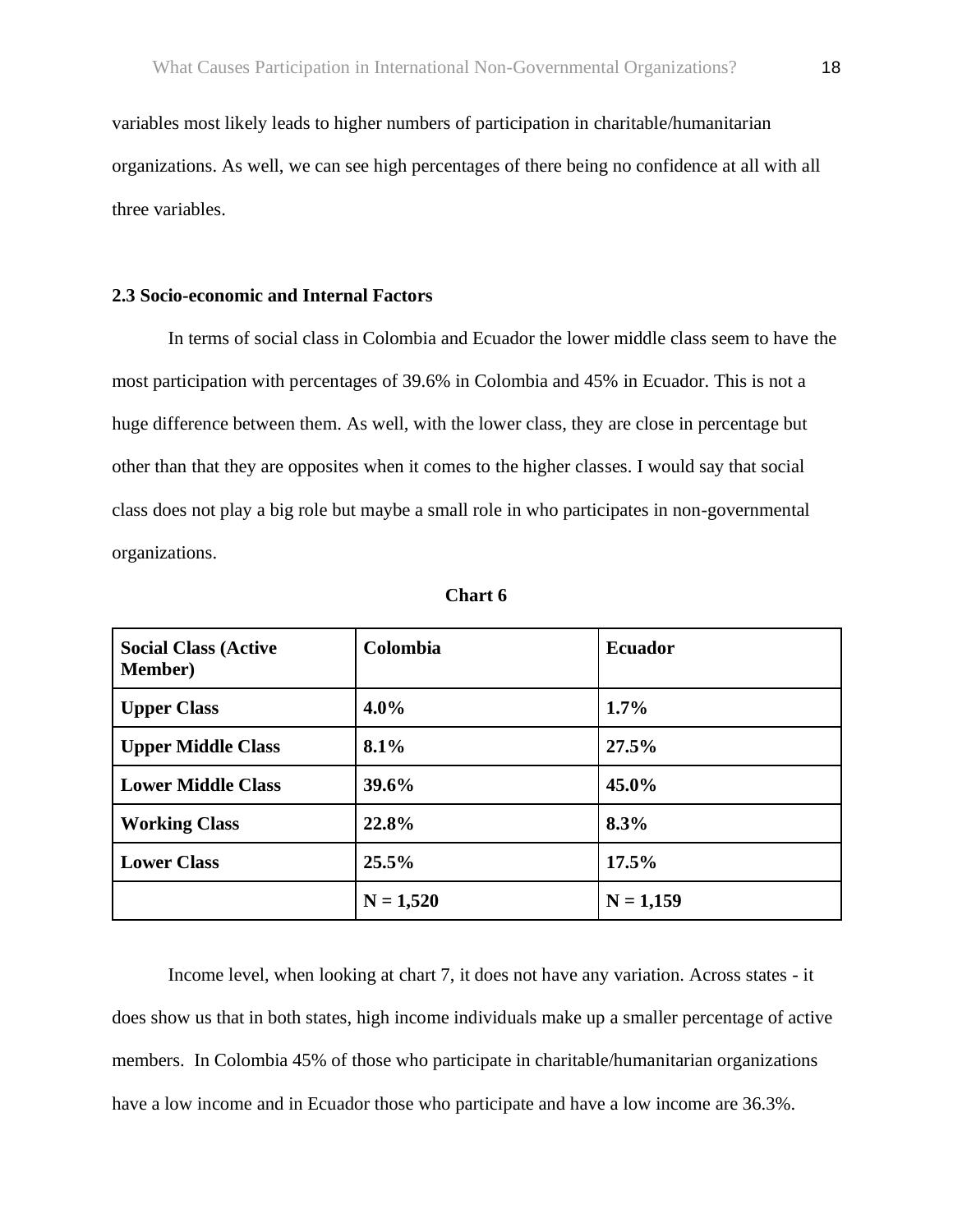While in Colombia there are 43% who participate and have a medium income and in Ecuador 47.6% participate and have a medium income. Individuals with high income and participate in Colombia are 12.1% and Ecuador has 16.1%. Seeing the percentages there is not a big difference in them and it is not big enough to say that income for sure is a reason. I expected those with a low income to dominate in participating in charitable/humanitarian organizations and to not be close to those with a medium income.

| <b>Income (Active Member)</b> | Colombia    | <b>Ecuador</b> |
|-------------------------------|-------------|----------------|
| Low                           | 45%         | 36.3%          |
| <b>Medium</b>                 | 43%         | 47.6%          |
| High                          | 12.1%       | 16.1%          |
|                               | $N = 1,520$ | $N = 1,177$    |

**Chart 7**

Age is considered a factor because an individual's age shapes the way that they view nongovernmental organizations. It appears that older people and poor people are more likely to participate in both countries. The percentages are very close, they are about one or two percent off from each other. Though wanting to compare and contrast them, it seems that in both Ecuador and Colombia the age group of 50 and more seems to be the age where there is the most participation but not by much. It looks like the age group of up to 29 has the least amount of participation out of the three age groups. Older individuals look like they like to participate and join non-governmental organizations which is to the contrary of what we know that older people are not as likely to volunteer ( Bradley 2000,30).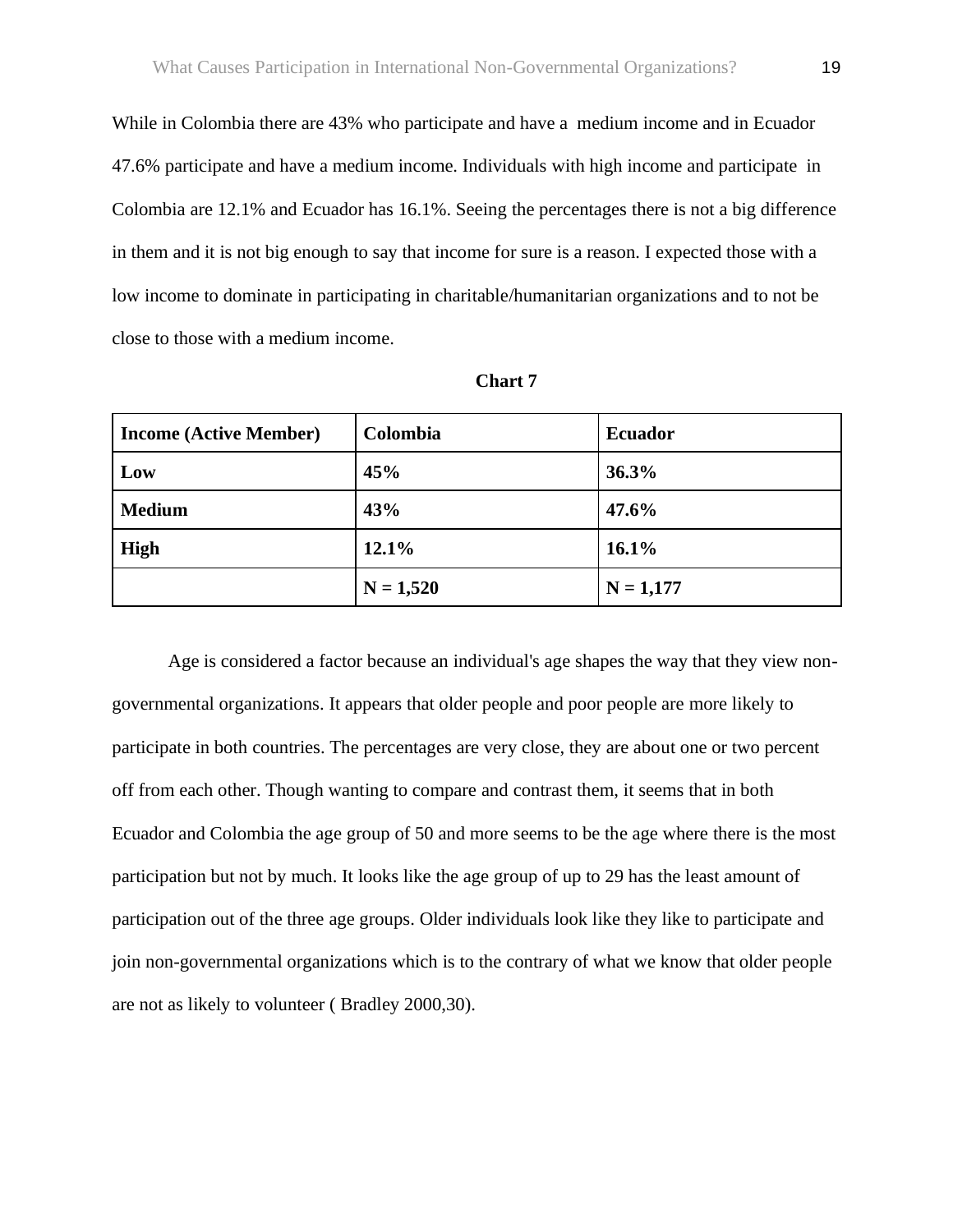| <b>Ecuador Age</b> | Not a<br><b>Member</b> | <b>Inactive</b> | <b>Active</b> | Colombia<br>Age | Not a<br><b>Member</b> | <b>Inactive</b> | <b>Active</b> |
|--------------------|------------------------|-----------------|---------------|-----------------|------------------------|-----------------|---------------|
| $\vert$ Up to 29   | $33.1\%$               | 37.6%           | 26.4%         |                 | 36.2%                  | 42.1%           | 28.9%         |
| 30-49              | 39.9%                  | 36.5%           | 36%           |                 | 37.2%                  | 29.8%           | 34.2%         |
| 50 and up          | 27%                    | 25.9%           | 37.6%         |                 | 26.6%                  | 28.1%           | 36.9%         |
| $N = 1,187$        |                        |                 |               | $N = 1,520$     |                        |                 |               |

**Chart 8**

Overall, social class, income, and age does not play a big factor in deciding whether people are going to volunteer for charitable/humanitarian organizations. As we saw with the social class variable, the lower middle class are most likely to participate in non-governmental organizations with the upper class being the least likely. In terms of income, the middle class are the ones who would participate more in charitable/humanitarian organizations. We are able to see a pattern forming where the middle class citizens are being the ones who tend to participate more. Age is close in percentage between the 30-49 and 50 and up, we can say that there is no specific age range that will participate.

# **2.4 Structural Factors**

| 40<br>Anart |  |
|-------------|--|
|-------------|--|

| <b>Crime (Active Member)</b> | Colombia    | <b>Ecuador</b> |
|------------------------------|-------------|----------------|
| <b>Often</b>                 | $10.7\%$    | 8.1%           |
| <b>Sometimes</b>             | 12.1%       | 13.8%          |
| <b>Rarely</b>                | 19.5%       | 24.4%          |
| <b>Never</b>                 | 57.7%       | 53.7%          |
|                              | $N = 1,520$ | $N = 1,180$    |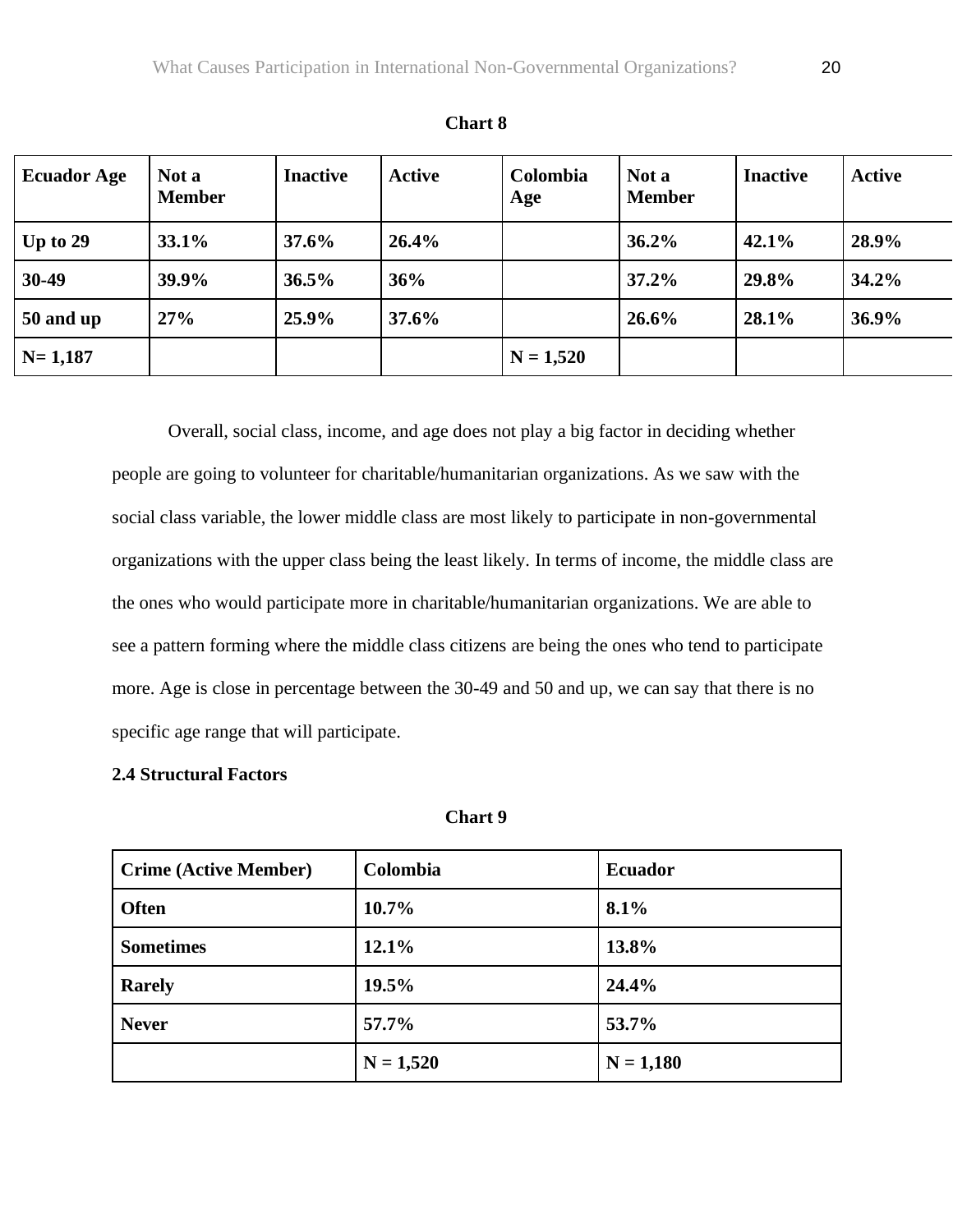When individuals were asked whether they felt unsafe from crime in your own home in the last 12 months there were pretty similar numbers between both Colombia and Ecuador. In examining chart 9, active members who never feel safe from crime in their own homes tend to be the ones who participate in charitable/humanitarian organizations. The highest percentage was found in individuals saying that they never feel unsafe from crime in their own homes in both Ecuador and Colombia. Ecuador has a percentage of 53.7% and Colombia has a percentage of 57.7% so we can see that they are pretty even in terms of individuals not feeling safe. The second highest percentage was found with the individuals who said that they rarely feel unsafe. For those who say that they often feel unsafe and sometimes is significantly lower compared to never feeling unsafe in your own home from crime

| <b>Freedom of Choice and Control</b><br>(Active Member) | <b>Ecuador</b> | Colombia    |  |
|---------------------------------------------------------|----------------|-------------|--|
| <b>A Great Deal</b>                                     | 36.3%          | 52.3%       |  |
| $\overline{9}$                                          | 8.9%           | 8.7%        |  |
| $\boldsymbol{8}$                                        | 12.1%          | 12.8%       |  |
| $\overline{7}$                                          | 10.5%          | 4.7%        |  |
| $6\phantom{1}6$                                         | 5.6%           | 8.1%        |  |
| $\overline{\mathbf{5}}$                                 | 9.7%           | 8.7%        |  |
| $\overline{\mathbf{4}}$                                 | 2.4%           |             |  |
| $\overline{3}$                                          | 1.6%           | 1.3%        |  |
| $\overline{2}$                                          | 4.0%           |             |  |
| <b>None at All</b>                                      | 8.9%           | 3.4%        |  |
|                                                         | $N = 1,175$    | $N = 1,520$ |  |

#### **Chart 10**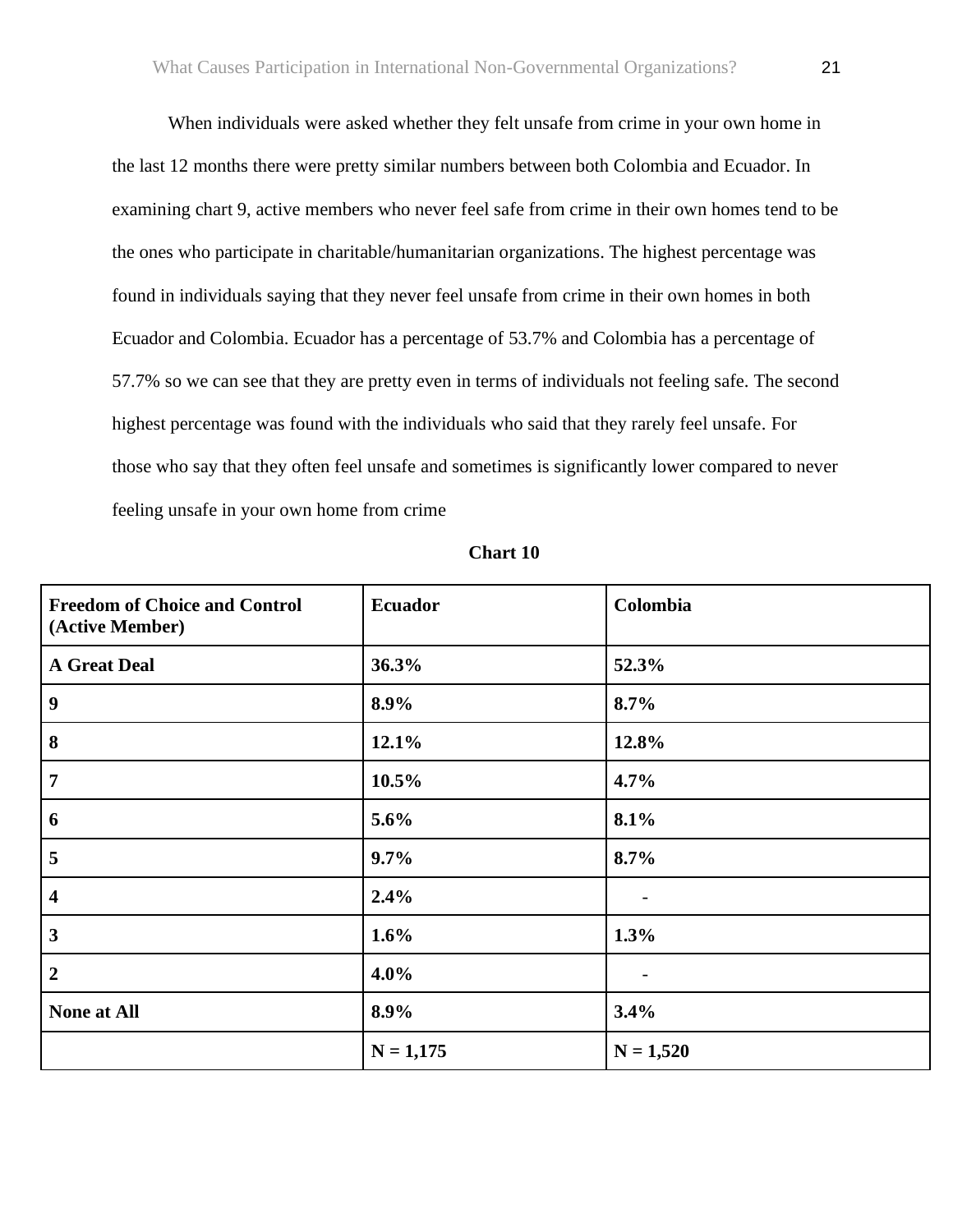When presented with the question of how much freedom of choice and control they have, Colombia and Ecuador look to have a little bit more of choice and control than Ecuador. Colombia has 52.3% that say they have a great deal of freedom of choice and control while Ecuador has 36.3% who say they have a great deal. So there is a slight variation between the two but nothing drastic or worth looking deeper into. Only 3.4 % in Colombia said they have no freedom of choice and control and in Ecuador 8.9% individuals said they have no freedom of choice and control. Once again there is a small gap between the two but nothing big. In looking at chart 10 it seems that those who have a great deal of freedom of political choice and control are the ones that participate in charitable/humanitarian organizations.

Overall, in Ecuador and Colombia, individuals feel like they have a great deal of choice and control. As well, a high percentage of individuals never feel unsafe from crime in their homes. These two variables show that those who have more freedom and are not scared about crime are most likely to participate in organizations like human rights.

| <b>2.5: Personal Variables</b> |  |
|--------------------------------|--|
|--------------------------------|--|

| <b>Ecuador</b><br><b>Religion</b> | Not a<br><b>Member</b> | <b>Inactive</b> | <b>Active</b> | Colombia<br><b>Religion</b> | Not a<br><b>Member</b> | <b>Inactive</b> | <b>Active</b> |
|-----------------------------------|------------------------|-----------------|---------------|-----------------------------|------------------------|-----------------|---------------|
| <b>Very</b><br>Important          | 53%                    | 44%             | 66.4%         |                             | 58.1%                  | 59.9%           | 57%           |
| <b>Rather</b><br>Important        | 28.7%                  | 39.3%           | 24%           |                             | 21.2%                  | 25.4%           | 22.8%         |
| <b>Not Very</b><br>Important      | 14.3%                  | 11.9%           | 4.8%          |                             | 14.4%                  | 10.5%           | 12.8%         |
| Not at all<br>Important           | 4%                     | 4.8%            | 4.8%          |                             | 6.3%                   | 4.1%            | 7.4%          |
| $N = 1,185$                       |                        |                 |               | $N = 1,520$                 |                        |                 |               |

 **Chart 11**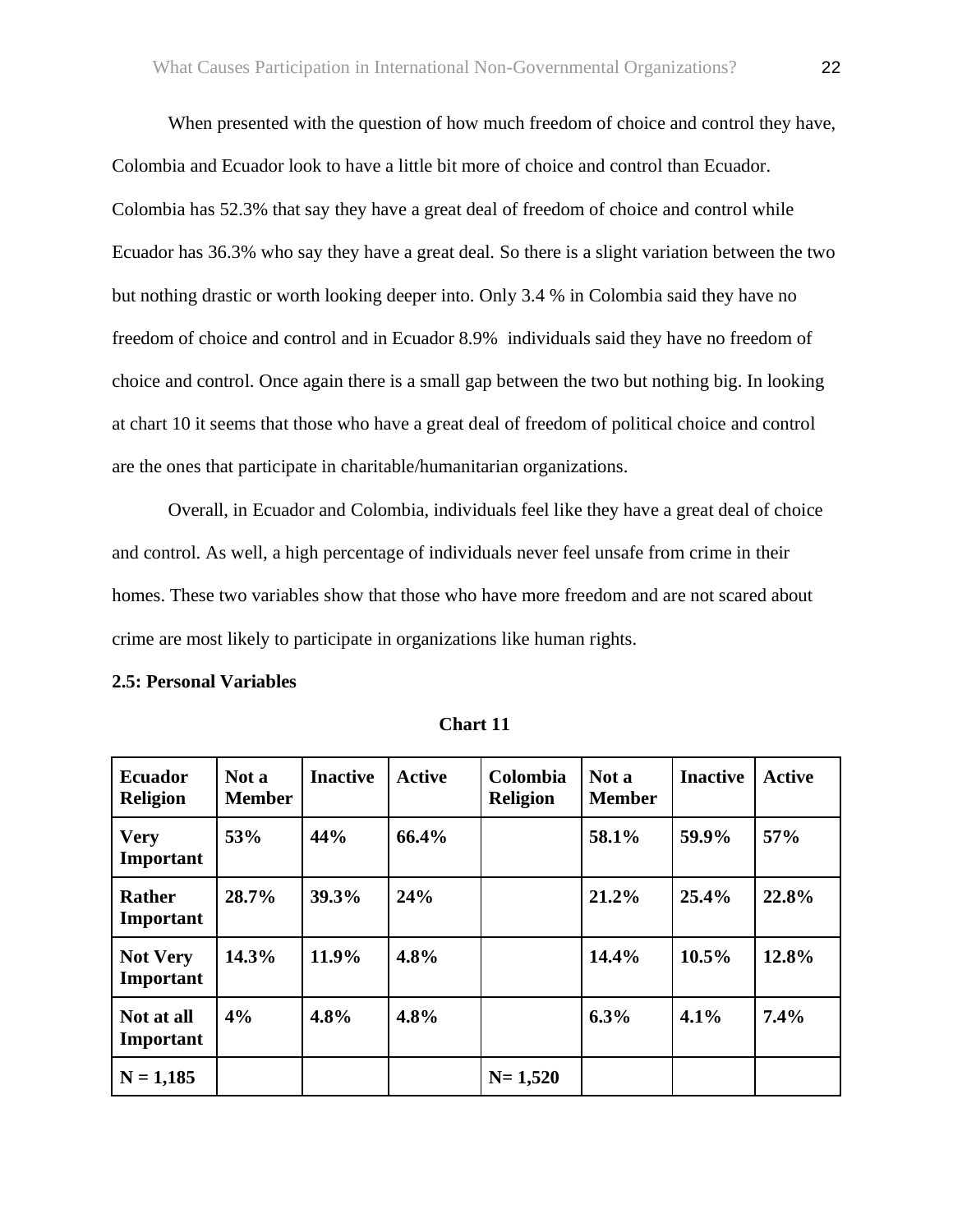Religion is personal and is an individual's personal choice to practice. In Colombia and Ecuador there is no huge variation between the two states in regards to religion. In examining chart 10 those who find religion very important are the ones who we should see participating more in charitable/humanitarian organizations. Ecuador has 66.4% of individuals saying that religion is very important to them. While in Colombia there are 57% saying that religion is very important to them. There is a slight higher percentage in Ecuador where individuals say that religion is not important to them at all. The numbers are pretty close to each other so religion is not the biggest factor in participation in non-governmental organizations.



#### **Graph 1**

I examined the urban-rural variable for both Ecuador and Colombia in order to see if that played a factor in why individuals participate in non-governmental organizations. Urban-rural living is a factor for participation because location of one's residence affects how an individual lives. More people in Colombia live in an urban area than they do in Ecuador but not by much.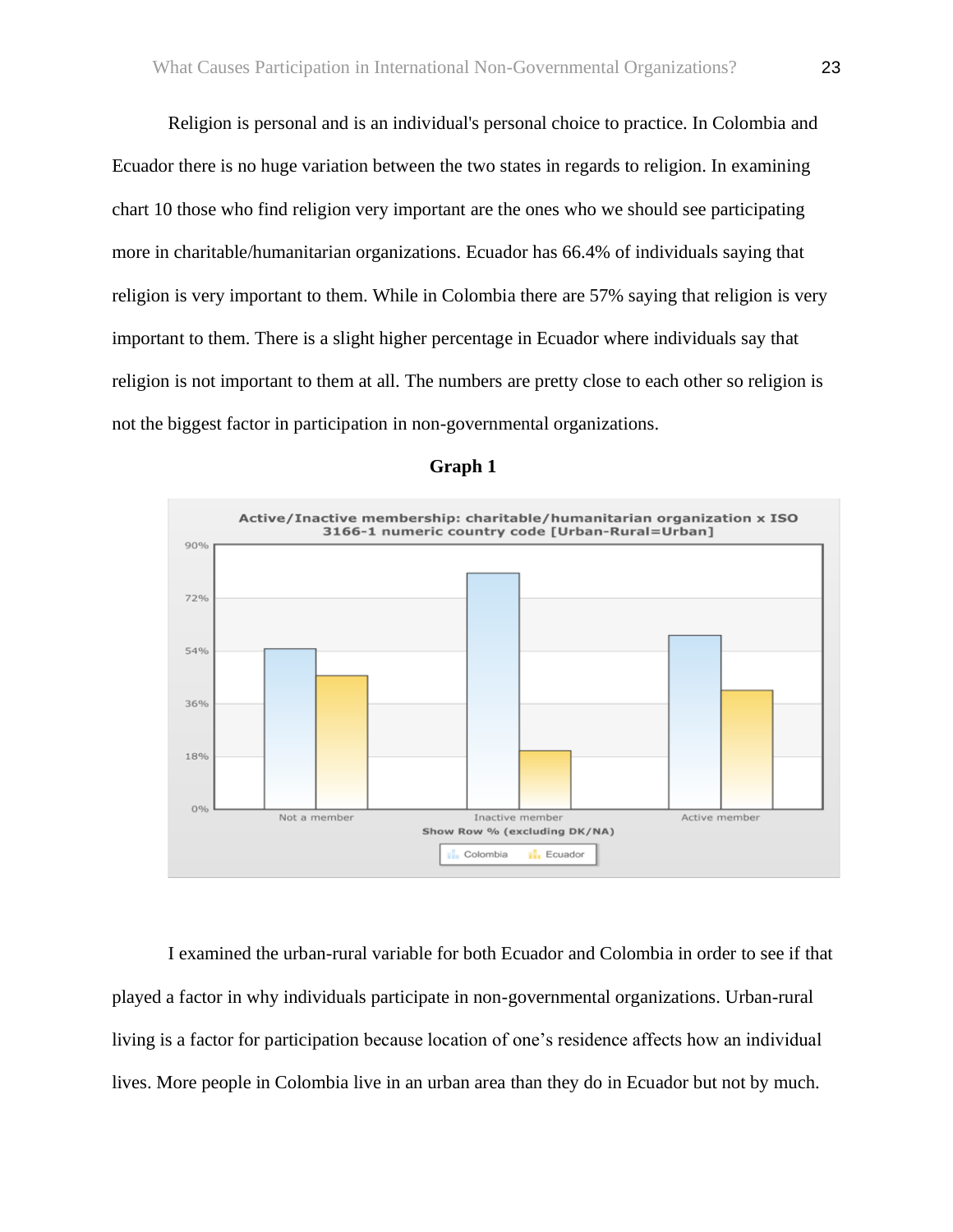In Ecuador more people live in a rural area than in Colombia but as well not by much. In Colombia there are 69.8% of individuals who live in a rural setting and 56.8% in Ecuador. As well, in Ecuador there are 43.2% living in a rural setting and 30.2% in Colombia. The percentages are close and not far apart so urban-rural living is not a huge factor in participation.

#### **Chapter 3: Conclusion**

When conducting this study, I used the World Value Survey Database in order to accumulate information that would allow me to build an understanding as to why people participate in nongovernmental organizations. I looked into the United Nations and their international human rights treaties in order to get an understanding at how committed Colombia and Ecuador are in providing protections for their citizens' individual human rights.

Looking at various states as well as narrowing my search to Colombia and Ecuador allowed me to understand that there is no one reason or situation that pinpoints why people decide to participate. Social and economic factors show that individuals participate because it makes them feel good about contributing and allows them to build skills for future references. Internal problems such as ones that were in Colombia help attribute and motivate individuals to participate in order to keep governments from overreaching. With Colombia and Ecuador being very similar and obtaining close answers to each other, it is difficult as of right now to say why individuals participate in international non-governmental organizations. I believe one way that Ecuador and Colombia can increase their participation can be through social media because they can reach a multitude of individuals who are supportive of their cause and will most likely participate in some way even if it is only donating. There will need to be deeper analysis that is conducted into both Colombia and Ecuador in order to establish a core reason as to why there is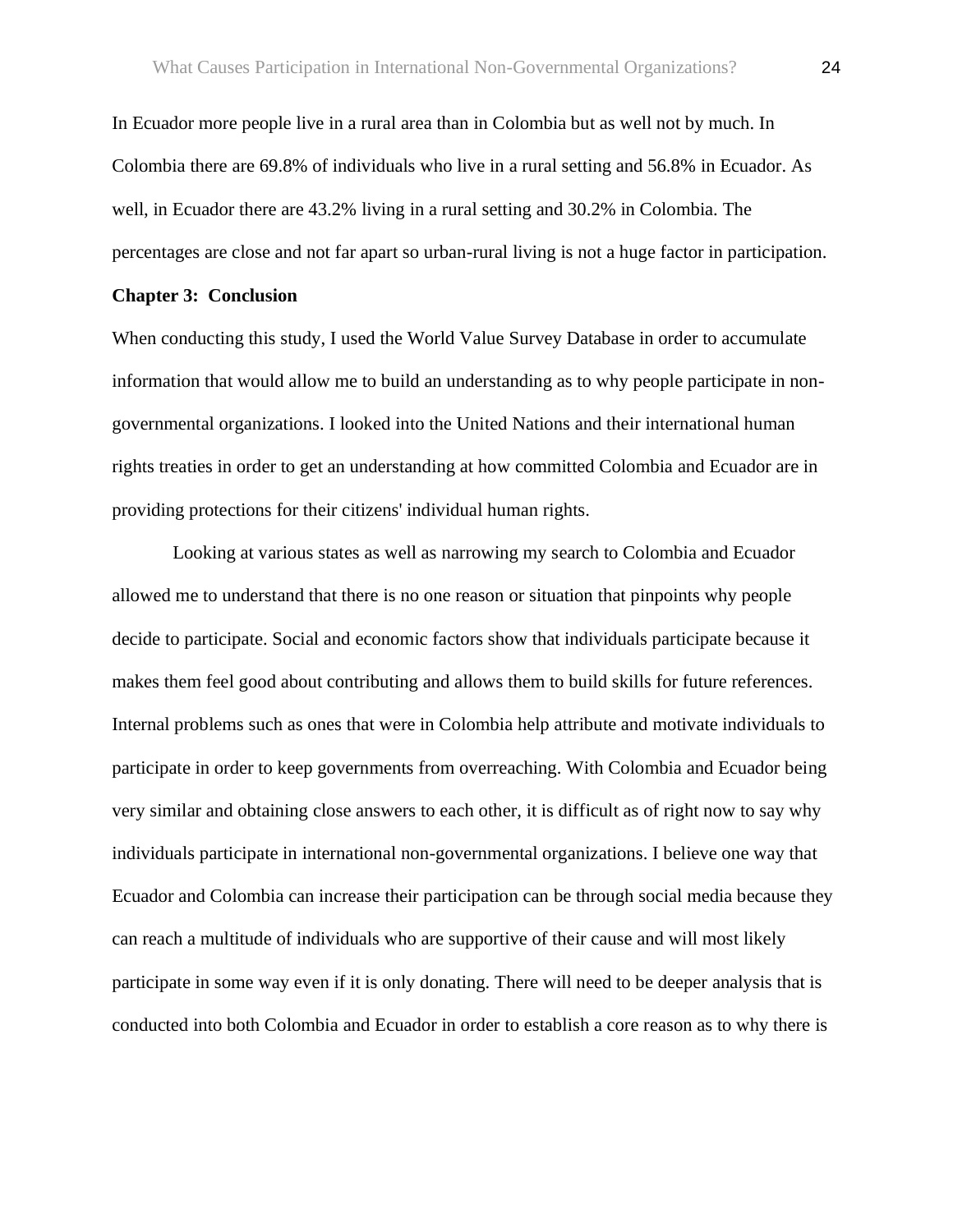participation. As of right now, there is no definite answer that explains why we are seeing an increase in participation in international non-governmental organizations like human rights.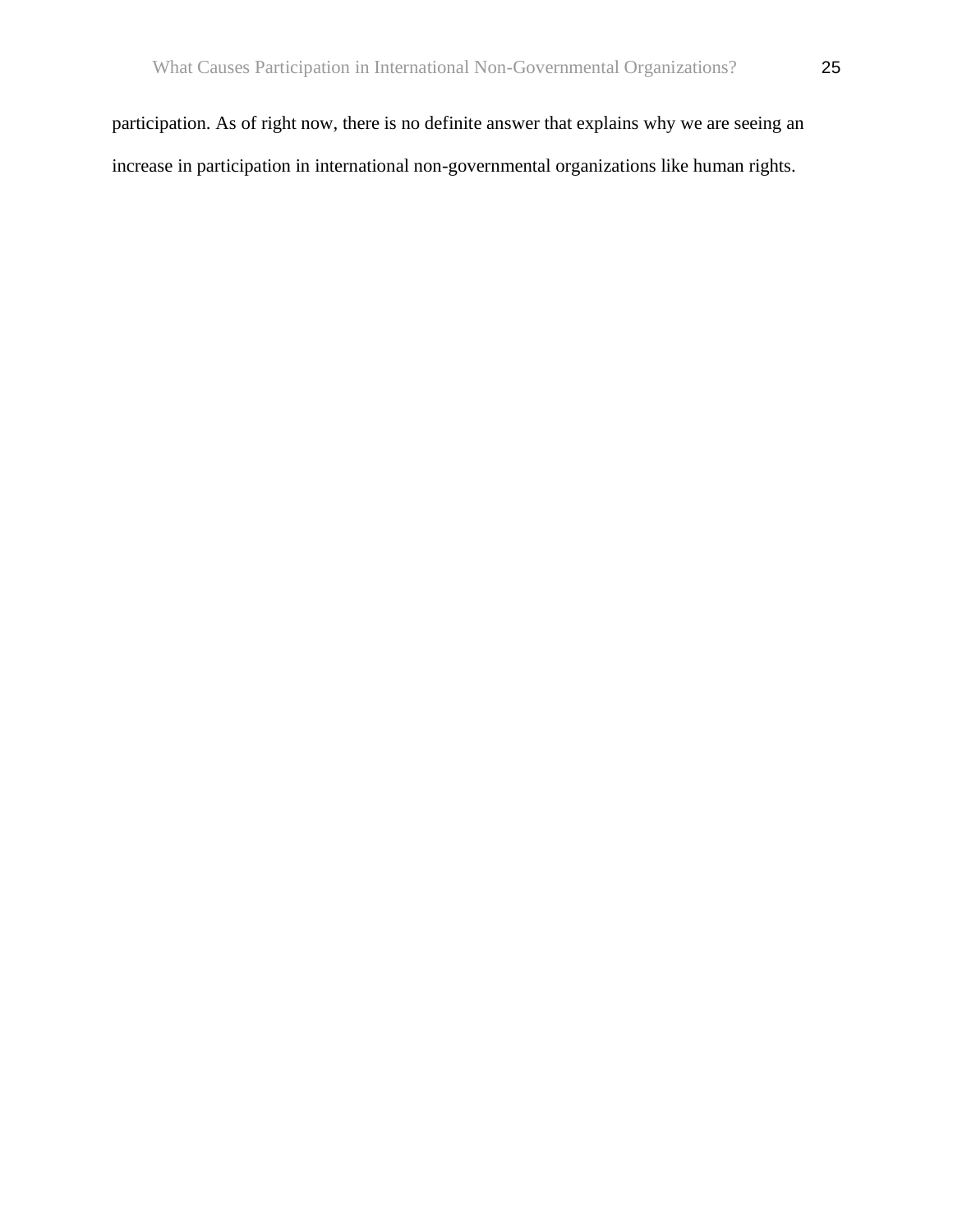# References:

Almog-Bar, Michal, and Hillel Schmid. "Advocacy Activities of Nonprofit Human Service Organizations." *Nonprofit and Voluntary Sector Quarterly*, vol. 43, no. 1, 2013, pp. 11–35., doi:10.1177/0899764013483212.

Berry, Jeffrey M., and David F. Arons. *A Voice for Nonprofits*. Brookings Institution Press, 2005.

Boris, Elizabeth T., and C. Eugene Steuerle. *Nonprofits and Government: Collaboration and Conflict*. The Urban Institute Press, 2006.

Bradley, Dana Burr. "A Reason to Rise Each Morning: The Meaning of Volunteering in the Lives of Older Adults." *Generations*, vol. 23, no. 4, Winter99/2000 1999, p. 45.

Calvert, Randall L. "The Rational Choice Theory of Social Institutions: Cooperation, Coordination, and Communication." Modern Political Economy, 1995, pp. 216–268., doi:10.1017/cbo9780511625725.011.

"Colombia." *Freedom House*, freedomhouse.org/country/colombia/freedom-world/2020.

"Communicative Action and Human Rights in Colombia. When Words Fail." *Colombia Internacional*, revistas.uniandes.edu.co/doi/abs/10.7440/colombiaint69.2009.02.

Cooley, Alexander, and James Ron. "The NGO Scramble: Organizational Insecurity and the Political Economy of Transnational Action." *International Security*, vol. 27, no. 1, 2002, pp. 5– 39., doi:10.1162/016228802320231217

Core International Human Rights Instruments." *United Nations Population Fund*, 1 Jan. 1970, www.unfpa.org/resources/core-international-human-rights-instruments.

Cushing, Helen. "Peace Profile: Dunna." *Peace Review*, vol. 31, no. 2, Apr. 2019, pp. 254–262. *EBSCOhost*, doi:10.1080/10402659.2019.1667594.

"Ecuador." *Freedom House*, freedomhouse.org/country/ecuador/freedom-world/2020.

Garner, Johny T., and Lindsey T. Garner. "Volunteering an Opinion." *Nonprofit and Voluntary Sector Quarterly*, vol. 40, no. 5, 2010, pp. 813–828., doi:10.1177/0899764010366181.

Haerpfer, C., Inglehart, R., Moreno, A., Welzel, C., Kizilova, K., Diez-Medrano J., M. Lagos, P. Norris, E. Ponarin & B. Puranen et al. (eds.). 2020. World Values Survey: Round Seven - Country-Pooled Datafile. Madrid, Spain & Vienna, Austria: JD Systems Institute & WVSA Secretariat [Version: [http://www.worldvaluessurvey.org/WVSDocumentationWVL.jsp\]](http://www.worldvaluessurvey.org/WVSDocumentationWVL.jsp).